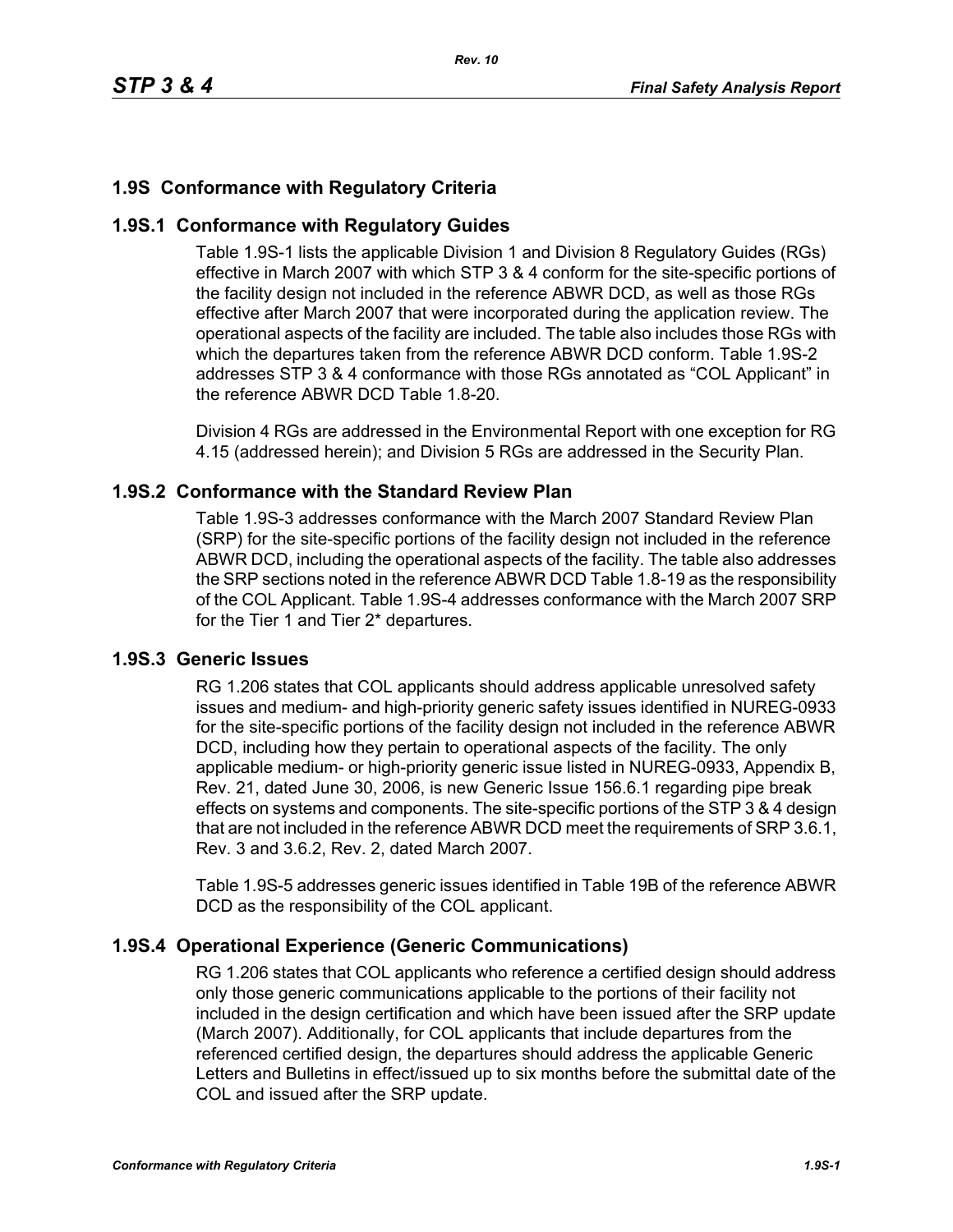The NRC issued no Generic Letters and Bulletins between the March 2007 update of the SRP and September 2007.

Table 1.9S-6 addresses those generic communications (Generic Letters and Bulletins) that were identified in the reference ABWR DCD Table 1.8-22 as the responsibility of the COL applicant.

| No.               | <b>Title</b>                                                                                                                                                                                          | Rev.                |
|-------------------|-------------------------------------------------------------------------------------------------------------------------------------------------------------------------------------------------------|---------------------|
| <b>Division 1</b> |                                                                                                                                                                                                       |                     |
| 1.3               | Assumptions Used for Evaluating the Potential Radiological Consequences<br>of a Loss-of-Coolant Accident for Boiling Water Reactors                                                                   | 2(6/74)             |
| 1.5               | Assumptions Used for Evaluating the Potential Radiological Consequences<br>of a Steamline Break Accident for Boiling Water Reactors                                                                   | 0(3/71)             |
| 1.6               | Independence Between Redundant Standby (Onsite) Power Sources and<br><b>Between Their Distribution Systems</b>                                                                                        | 0(3/71)             |
| 1.8               | Personnel Selection and Training                                                                                                                                                                      | See QAPD Part<br>IV |
| 1.21              | Measuring, Evaluating, and Reporting Radioactivity in Solid Wastes and<br>Releases of Radioactive Materials in Liquid and Gaseous Effluents from<br>Light-Water-Cooled Nuclear Power Plants           | 1(6/74)             |
| 1.22              | Periodic Testing of Protection System Actuation Functions                                                                                                                                             | 0(2/72)             |
| 1.23              | Meteorological Monitoring Programs for Nuclear Power Plants                                                                                                                                           | 1(3/07)             |
| 1.25              | Assumptions Used for Evaluating the Potential Radiological Consequences<br>of a Fuel Handling Accident in the Fuel Handling and Storage Facility for<br><b>Boiling and Pressurized Water Reactors</b> | 0(3/72)             |
| 1.26              | Quality Group Classifications and Standards for Water-, Steam-, and<br>Radioactive-Waste- Containing Components of Nuclear Power Plants                                                               | See QAPD Part<br>IV |
| 1.27              | Ultimate Heat Sink for Nuclear Power Plants                                                                                                                                                           | 2(1/76)             |
| 1.28              | Quality Assurance Program Requirements<br>(Design and Construction)                                                                                                                                   | See QAPD Part<br>IV |
| 1.29              | Seismic Design Classification                                                                                                                                                                         | See QAPD Part<br>IV |
| 1.33              | Quality Assurance Program Requirements (Operations)                                                                                                                                                   | See QAPD Part<br>IV |
| 1.37              | Quality Assurance Requirements for Cleaning of Fluid Systems and<br>Associated<br>Components of Water-Cooled Nuclear Power Plants                                                                     | See QAPD Part<br>IV |
| 1.43              | Control of Stainless Steel Weld Cladding of Low-Alloy Steel Components                                                                                                                                | 0(5/73)             |
| 1.53              | Application of the Single-Failure Criterion to Nuclear Power Plant Protection<br>Systems                                                                                                              | 2(11/03)            |

|  |  | Table 1.9S-1 Site-Specific Conformance with Regulatory Guides |  |  |
|--|--|---------------------------------------------------------------|--|--|
|--|--|---------------------------------------------------------------|--|--|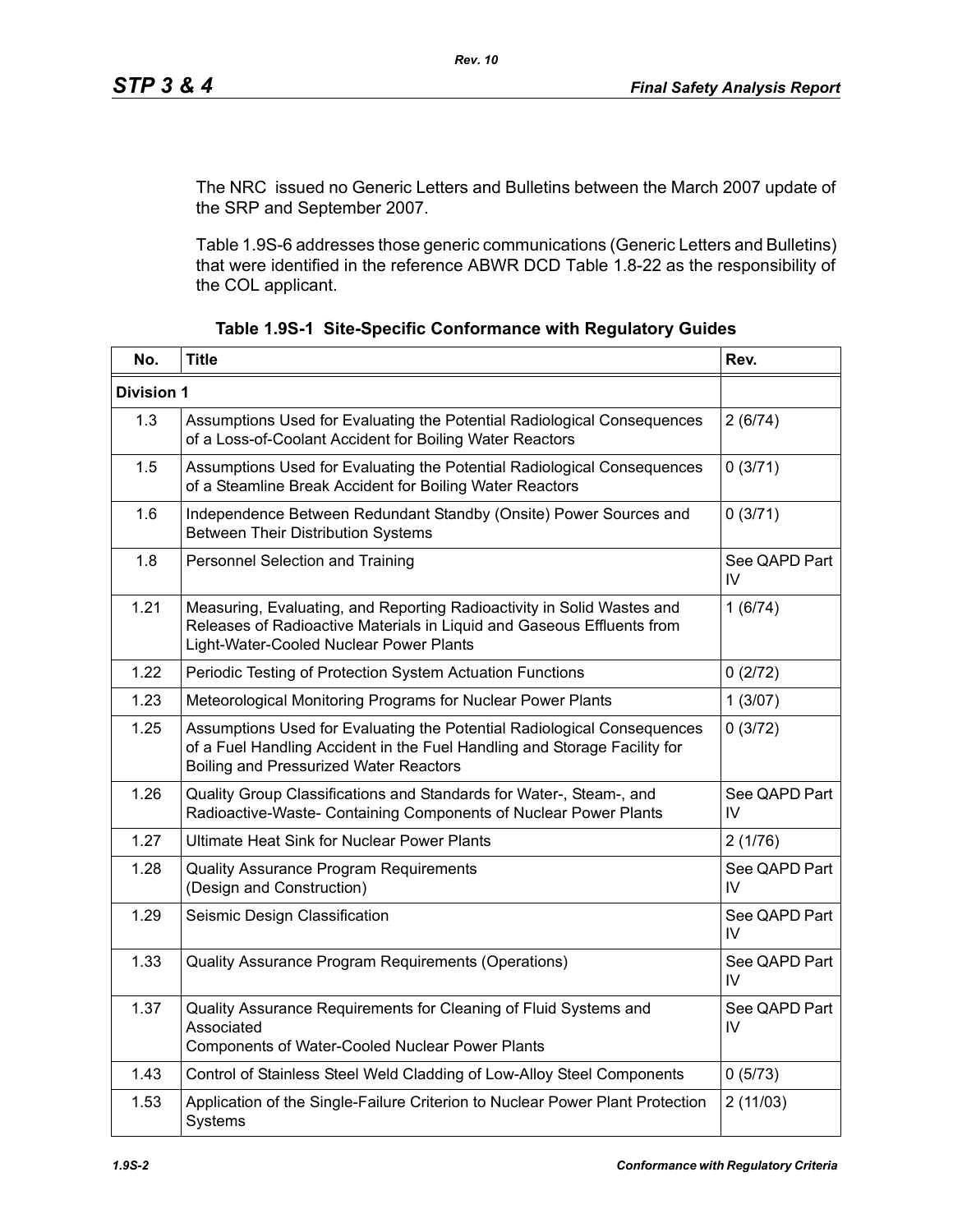| No.   | <b>Title</b>                                                                                                                                                 | Rev.                |
|-------|--------------------------------------------------------------------------------------------------------------------------------------------------------------|---------------------|
| 1.54  | Service Level I, II, and III Protective, Coatings Applied to Nuclear Power<br>Plants                                                                         | See QAPD Part<br>IV |
| 1.59  | Design Basis Floods for Nuclear Power Plants                                                                                                                 | 2(8/77)             |
| 1.60  | Design Response Spectra for Seismic Design of Nuclear Power Plants                                                                                           | 1(12/73)            |
| 1.61  | Damping Values for Seismic Design of Nuclear Power Plants                                                                                                    | 1(3/07)             |
| 1.68  | Initial Test Programs for Water-Cooled Nuclear Power Plants                                                                                                  | 3(3/07)             |
| 1.75  | Physical Independence of Electric Systems                                                                                                                    | 3(2/05)             |
| 1.76  | Design-Basis Tornado and Tornado Missiles for Nuclear Power Plants                                                                                           | 1(3/07)             |
| 1.78  | Evaluating the Habitability of a Nuclear Power Plant Control Room During a<br>Postulated Hazardous Chemical Release                                          | 1(12/01)            |
| 1.91  | Evaluations of Explosions Postulated to Occur on Transportation Routes<br><b>Near Nuclear Power Plants</b>                                                   | 1(2/78)             |
| 1.92  | Combining Modal Responses and Spatial Components in Seismic Response<br>Analysis                                                                             | 2(7/06)             |
| 1.96  | Design of Main Steam Isolation Valve Leakage Control Systems for Boiling<br>Water Reactor Nuclear Power Plants                                               | 1(6/76)             |
| 1.97  | Criteria for Accident Monitoring Instrumentation for Nuclear Power Plants                                                                                    | 4(6/06)             |
| 1.98  | Assumptions Used for Evaluating the Potential Radiological Consequences<br>of a Radioactive Offgas System Failure in a Boiling Water Reactor                 | 0(3/76)             |
| 1.102 | <b>Flood Protection for Nuclear Power Plants</b>                                                                                                             | 1(9/76)             |
| 1.105 | Setpoints for Safety-Related Instrumentation                                                                                                                 | 3(12/99)            |
| 1.109 | Calculation of Annual Doses to Man from Routine Releases of Reactor<br>Effluents for the Purpose of Evaluating Compliance with 10 CFR Part 50,<br>Appendix I | 1(10/77)            |
| 1.111 | Methods for Estimating Atmospheric Transport and Dispersion of Gaseous<br>Effluents in Routine Releases from Light-Water-Cooled Reactors                     | 1(7/77)             |
| 1.112 | Calculation of Releases of Radioactive Materials in Gaseous and Liquid<br>Effluents from Light-Water-Cooled Power Reactors                                   | 1(3/07)             |
| 1.113 | Estimating Aquatic Dispersion of Effluents from Accidental and Routine<br>Reactor Releases for the Purpose of Implementing Appendix I                        | 1(4/77)             |
| 1.115 | Protection Against Low-Trajectory Turbine Missiles                                                                                                           | 1(7/77)             |
| 1.117 | Tornado Design Classification                                                                                                                                | 1(4/78)             |
| 1.122 | Development of Floor Design Response Spectra for Seismic Design of Floor-<br>Supported Equipment or Components                                               | 1(2/78)             |
| 1.132 | Site Investigations for Foundations of Nuclear Power Plants                                                                                                  | 2(10/03)            |
| 1.135 | Normal Water Level and Discharge at Nuclear Power Plants                                                                                                     | 0(9/77)             |

**Table 1.9S-1 Site-Specific Conformance with Regulatory Guides (Continued)**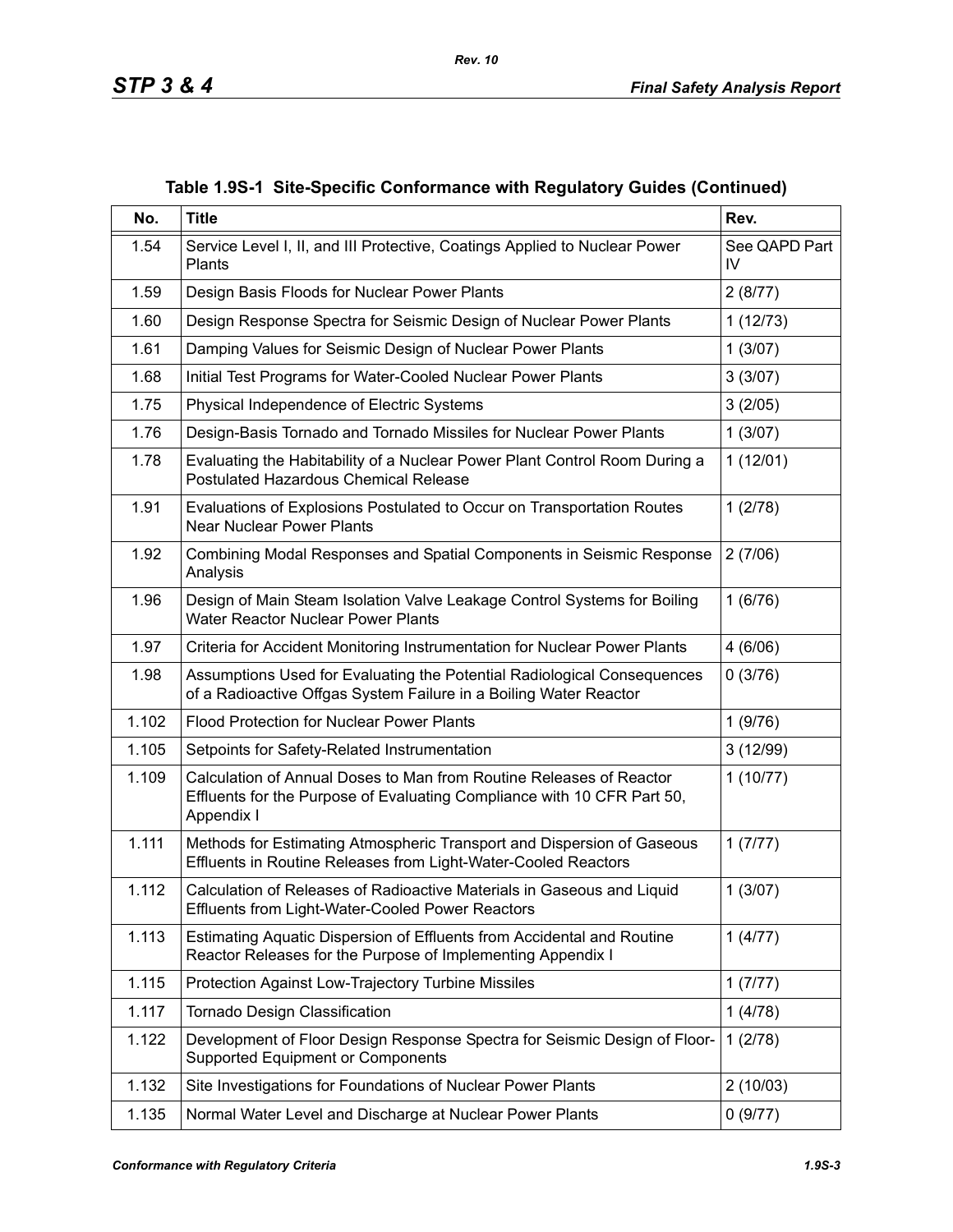|  |  |  |  | Table 1.9S-1 Site-Specific Conformance with Regulatory Guides (Continued) |
|--|--|--|--|---------------------------------------------------------------------------|
|--|--|--|--|---------------------------------------------------------------------------|

| No.               | <b>Title</b>                                                                                                                                                                  | Rev.                                                                                                   |
|-------------------|-------------------------------------------------------------------------------------------------------------------------------------------------------------------------------|--------------------------------------------------------------------------------------------------------|
| 1.138             | Laboratory Investigations of Soils and Rocks for Engineering Analysis and<br>Design of Nuclear Power Plants                                                                   | 2(12/03)                                                                                               |
| 1.140             | Design, Inspection, and Testing Criteria for Air Filtration and Adsorption Units<br>of Normal Atmosphere Cleanup Systems in Light-Water-Cooled Nuclear<br><b>Power Plants</b> | 2(6/01)                                                                                                |
| 1.142             | Safety-Related Concrete Structures for Nuclear Power Plants (Other than<br>Reactor Vessels and Containments)                                                                  | 2(11/01)                                                                                               |
| 1.143             | Design Guidance for Radioactive Waste Management Systems, Structures,<br>and Components Installed in Light-Water-Cooled Nuclear Power Plants                                  | 2 (11/01) (RWB,<br>radwaste pipe<br>tunnel, and<br>liquid and solid<br>waste<br>management<br>systems) |
| 1.153             | <b>Criteria for Safety Systems</b>                                                                                                                                            | 1(6/96)                                                                                                |
| 1.160             | Monitoring the Effectiveness of Maintenance at Nuclear Power Plants<br>[per NEI 07-02]                                                                                        | 2(3/97)                                                                                                |
| 1.165             | Identification and Characterization of Seismic Sources and Determination of<br>Safe Shutdown Earthquake Ground Motion                                                         | 0(3/97)                                                                                                |
| 1.182             | Assessing and Managing Risk Before Maintenance Activities at Nuclear<br>Power Plants [per NEI 07-02]                                                                          | 0(5/00)                                                                                                |
| 1.189             | Fire Protection for Nuclear Power Plants                                                                                                                                      | 1(3/07)                                                                                                |
| 1.194             | Atmospheric Relative Concentrations for Control Room Radiological<br>Habitability Assessments at Nuclear Power Plants                                                         | 0(6/03)                                                                                                |
| 1.198             | Procedures and Criteria for Assessing Seismic Soil Liquefaction at Nuclear<br><b>Power Plant Sites</b>                                                                        | 0(11/03)                                                                                               |
| 1.199             | Anchoring Components and Structural Supports in Concrete                                                                                                                      | 0(11/03)                                                                                               |
| 1.204             | Guidelines for Lightning Protection of Nuclear Power Plants                                                                                                                   | 0(11/05)                                                                                               |
| 1.206             | Combined License Applications for Nuclear Power Plants                                                                                                                        | 0(6/07)                                                                                                |
| 1.208             | A Performance-Based Approach to Define the Site-Specific Earthquake<br><b>Ground Motion</b>                                                                                   | 0(3/07)                                                                                                |
| 1.221             | Design-Basis Hurricane and Hurricane Missiles for Nuclear Power Plants                                                                                                        | 0(10/11)                                                                                               |
| <b>Division 4</b> |                                                                                                                                                                               |                                                                                                        |
| 4.15              | Quality Assurance for Radiological Monitoring Programs (Normal Operation)<br>- Effluent Streams and the Environment                                                           | 1(2/79)                                                                                                |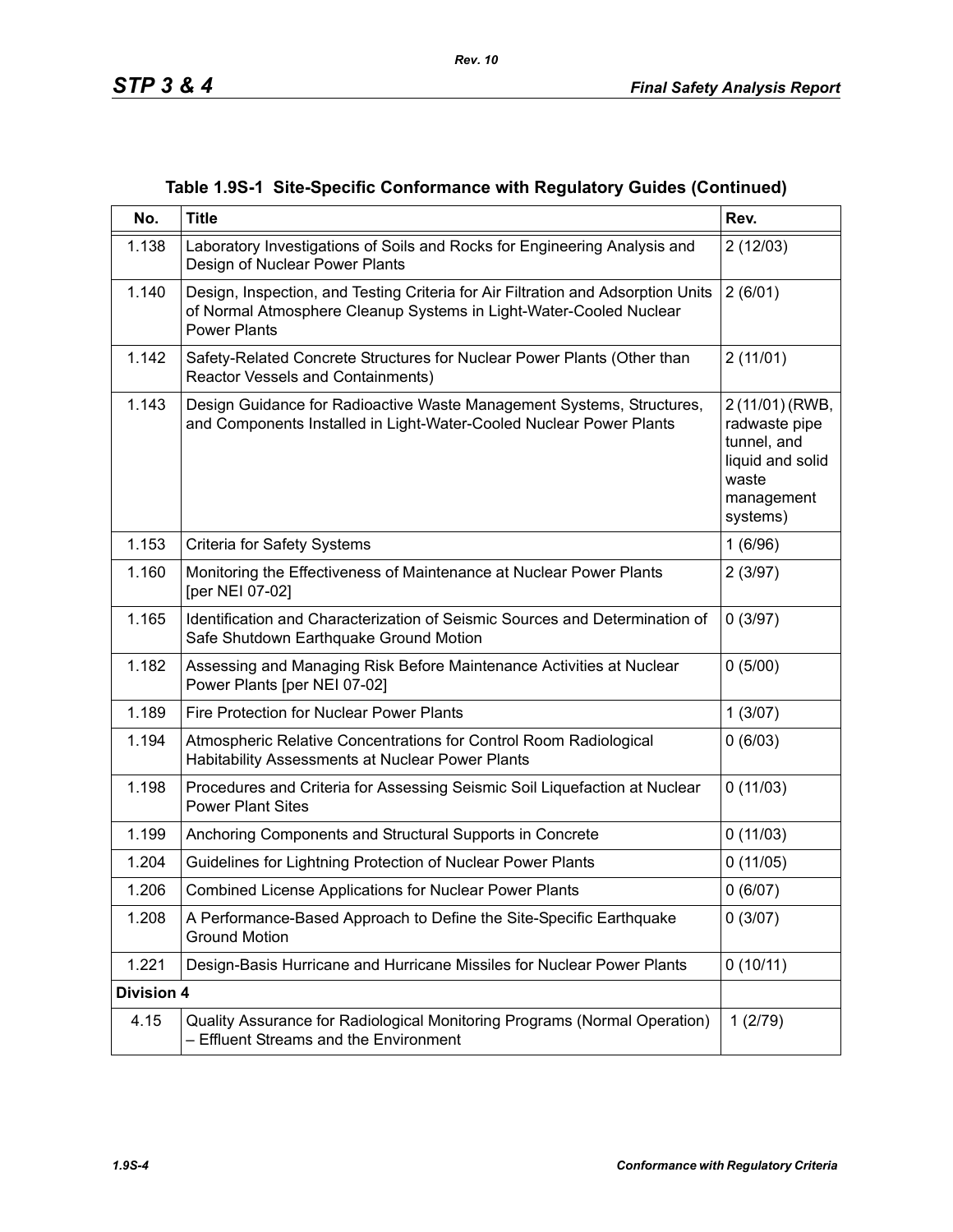| No.               | <b>Title</b>                                                                                                                                   | Rev.        |
|-------------------|------------------------------------------------------------------------------------------------------------------------------------------------|-------------|
| <b>Division 8</b> |                                                                                                                                                |             |
| 8.1               | <b>Radiation Symbol</b>                                                                                                                        | 0(2/73)     |
| 8.4               | Direct-Reading and Indirect-Reading Pocket Dosimeters                                                                                          | 0(2/73)     |
| 8.5               | Criticality and Other Interior Evacuation Signals                                                                                              | 1(3/81)     |
| 8.6               | Standard Test Procedure for Geiger-Muller Counters                                                                                             | 0(5/73)     |
| 8.7               | Instructions for Recording and Reporting Occupational Radiation Exposure<br>Data                                                               | 2(11/05)    |
| 8.8               | Information Relevant to Ensuring that Occupational Radiation Exposures at<br>Nuclear Power Stations Will Be as Low as Is Reasonably Achievable | 3(6/78)     |
| 8.9               | Acceptable Concepts, Models, Equations, and Assumptions for a Bioassay<br>Program                                                              | 1(7/93)     |
| 8.10              | Operating Philosophy for Maintaining Occupational Radiation Exposures as<br>Low as Is Reasonably Achievable                                    | $1-R(5/77)$ |
| 8.13              | Instruction Concerning Prenatal Radiation Exposure                                                                                             | 3(6/99)     |
| 8.15              | Acceptable Programs for Respiratory Protection                                                                                                 | 1(10/99)    |
| 8.20              | Applications of Bioassay for I-125 and I-131                                                                                                   | 1(9/79)     |
| 8.26              | Applications of Bioassay for Fission and Activation Products                                                                                   | 0(9/80)     |
| 8.27              | Radiation Protection Training for Personnel at Light-Water-Cooled Nuclear<br><b>Power Plants</b>                                               | 0(3/81)     |
| 8.28              | Audible-Alarm Dosimeters                                                                                                                       | 0(8/81)     |
| 8.29              | Instruction Concerning Risks from Occupational Radiation Exposure                                                                              | 1(2/96)     |
| 8.32              | Criteria for Establishing a Tritium Bioassay Program                                                                                           | 0(7/88)     |
| 8.34              | Monitoring Criteria and Methods To Calculate Occupational Radiation Doses                                                                      | 0(7/92)     |
| 8.35              | <b>Planned Special Exposures</b>                                                                                                               | 0(6/92)     |
| 8.36              | Radiation Dose to the Embryo/Fetus                                                                                                             | 0(7/92)     |
| 8.38              | Control of Access to High and Very High Radiation Areas of Nuclear Plants                                                                      | 1(5/06)     |

## **Table 1.9S-1 Site-Specific Conformance with Regulatory Guides (Continued)**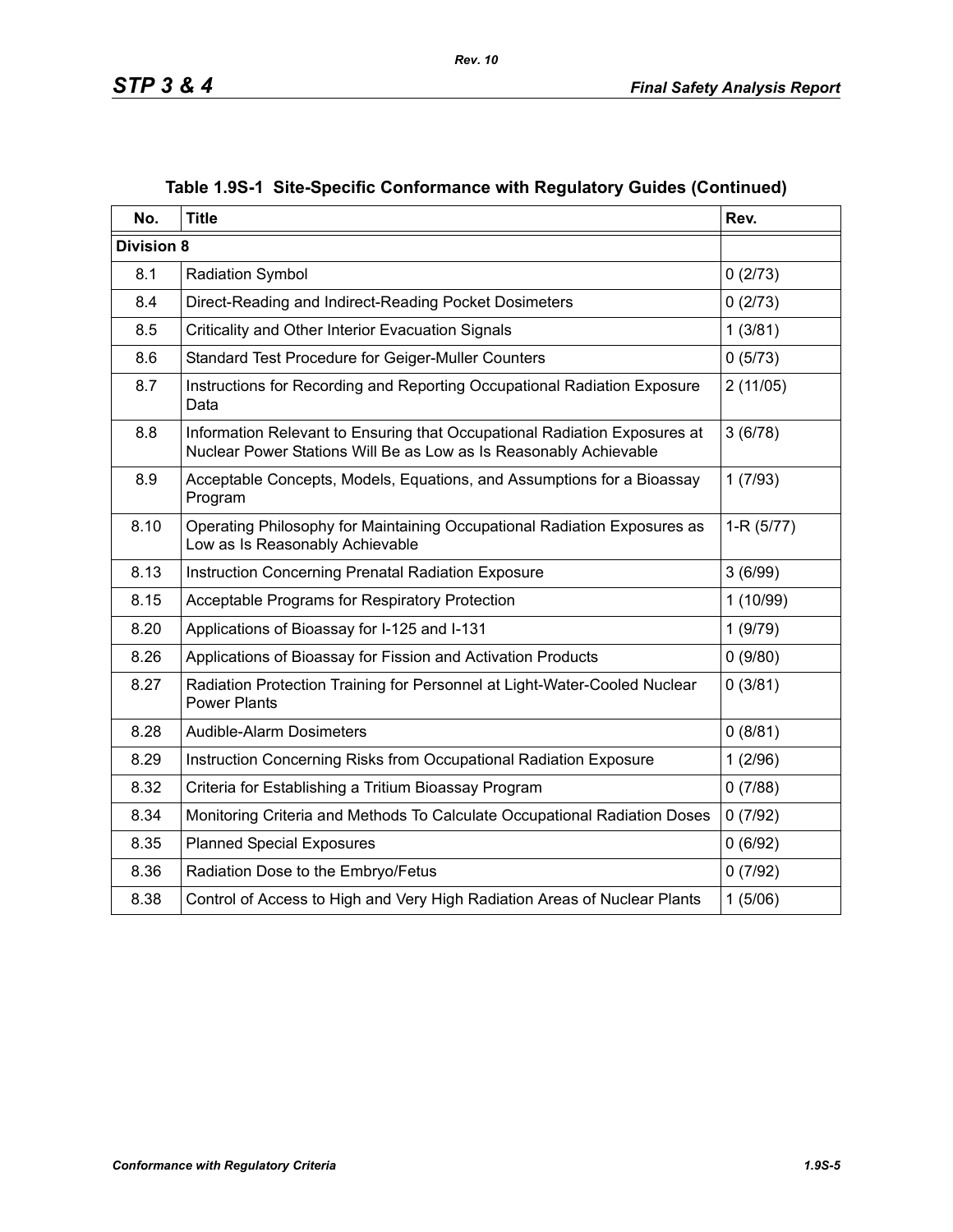| No.   | <b>Title</b>                                                                                                  | Conformance                                                                                                                                                                                                   |
|-------|---------------------------------------------------------------------------------------------------------------|---------------------------------------------------------------------------------------------------------------------------------------------------------------------------------------------------------------|
|       | 1.16 Reporting of Operating Information Appendix A<br><b>Technical Specifications,</b><br>Rev. 4              | RG 1.16, Rev. 4 does not reflect current<br>regulations. STP 3 & 4 will conform to<br>10 CFR 50.72 and 10 CFR 50.73.                                                                                          |
|       | 1.33 Quality Assurance Program Requirements<br>(Operations)                                                   | See QAPD Part IV.                                                                                                                                                                                             |
|       | 1.71 Welder Qualifications for Areas of Limited<br>Accessibility, Rev. 0                                      | Refer to Subsection I0.3.6.3.                                                                                                                                                                                 |
|       | 1.86 Termination of Operating Licenses for Nuclear<br>Reactors, Rev. 0                                        | Not applicable.                                                                                                                                                                                               |
|       | 1.90   Inservice Inspection of Prestressed Concrete<br>Containment Structures with Grouted Tendons,<br>Rev. 1 | Not applicable.                                                                                                                                                                                               |
| 1.114 | Guidance on Being Operator at the Controls of<br>a Nuclear Power Plant, Rev. 1                                | STP 3 & 4 meets the intent of this guide by<br>having sufficient operators on duty in the<br>control room to assure visual contact with<br>reactor controls and instrumentation during<br>routine log rounds. |
|       | 1.127   Inspection of Water-Control Structures<br>Associated with Nuclear Power Plants,<br>Rev. 1             | Not applicable.                                                                                                                                                                                               |
|       | 1.134   Medical Evaluation of Licensed Personnel for<br>Nuclear Power Plants, Rev. 2                          | Conforms.                                                                                                                                                                                                     |
|       | 1.149 Nuclear Power Plant Simulation facilities for<br>Use in Operator License Examinations, Rev. 1           | The simulator will be certified in accordance<br>with RG 1.149, Rev. 3 and ANSI/ANS 3.5-<br>1998.                                                                                                             |

## **Table 1.9S-2 Conformance with Regulatory Guides Noted as "COL Applicant" in DCD**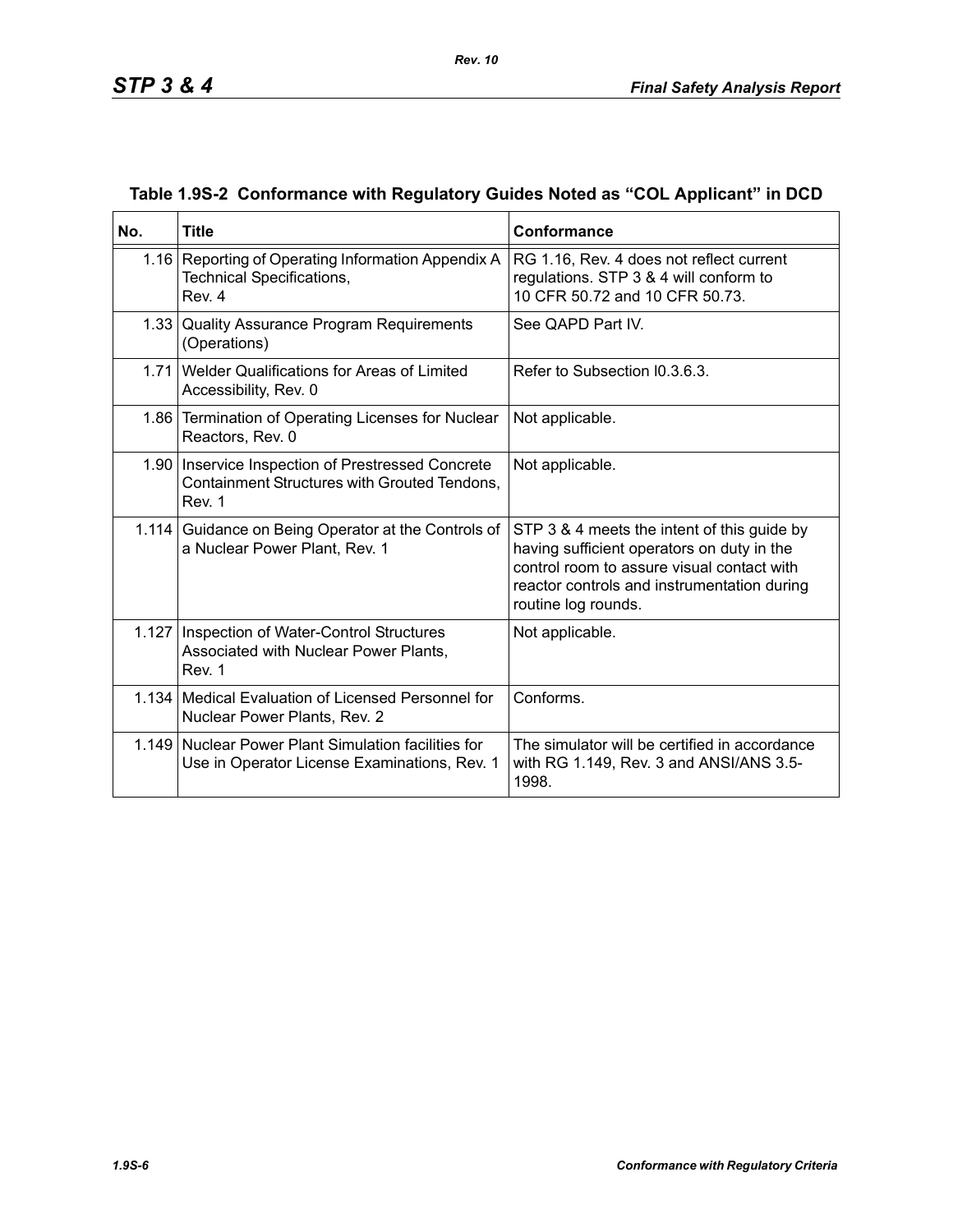| No.             | <b>Title</b>                                                                               | Rev.     |
|-----------------|--------------------------------------------------------------------------------------------|----------|
|                 | Chapter 1 - Introduction and General Description of the Plant                              |          |
| 1.0             | Introduction and Interfaces                                                                | 0(3/07)  |
|                 | <b>Chapter 2 - Site Characteristics</b>                                                    |          |
| 2.0             | Site Characteristics and Site Parameters                                                   | 0(3/07)  |
| 2.1.1           | Site Location and Description                                                              | 3(3/07)  |
| 2.1.2           | <b>Exclusion Area Authority and Control</b>                                                | 3(3/07)  |
| 2.1.3           | <b>Population Distribution</b>                                                             | 3(3/07)  |
| $2.2.1 - 2.2.2$ | Identification of Potential Hazards in Site Vicinity                                       | 3(3/07)  |
| 2.2.3           | <b>Evaluation of Potential Accidents</b>                                                   | 3(3/07)  |
| 2.3.1           | <b>Regional Climatology</b>                                                                | 3(3/07)  |
| 2.3.2           | Local Meteorology                                                                          | 3(3/07)  |
| 2.3.3           | Onsite Meteorological Measurements Programs                                                | 3(3/07)  |
| 2.3.4           | Short-Term Atmospheric Dispersion Estimates for Accident Releases                          | 3(3/07)  |
| 2.3.5           | Long-Term Atmospheric Dispersion Estimates for Routine<br>Releases                         | 3(3/07)  |
| 2.4.1           | <b>Hydrologic Description</b>                                                              | 3(3/07)  |
| 2.4.2           | Floods                                                                                     | 4 (3/07) |
| 2.4.3           | Probable Maximum Flood (PMF) on Streams and Rivers                                         | 4(3/07)  |
| 2.4.4           | <b>Potential Dam Failures</b>                                                              | 3(3/07)  |
| 2.4.5           | Probable Maximum Surge and Seiche Flooding                                                 | 3(3/07)  |
| 2.4.6           | Probable Maximum Tsunami Hazards                                                           | 3(3/07)  |
| 2.4.7           | Ice Effects                                                                                | 3(3/07)  |
| 2.4.8           | <b>Cooling Water Canals and Reservoirs</b>                                                 | 3(3/07)  |
| 2.4.9           | <b>Channel Diversions</b>                                                                  | 3(3/07)  |
| 2.4.10          | <b>Flooding Protection Requirements</b>                                                    | 3(3/07)  |
| 2.4.11          | Low Water Considerations                                                                   | 3(3/07)  |
| 2.4.12          | Groundwater                                                                                | 3(3/07)  |
| 2.4.13          | Accidental Releases of Radioactive Liquid Effluents in Ground and<br><b>Surface Waters</b> | 3(3/07)  |
| 2.4.14          | Technical Specifications and Emergency Operation Requirements                              | 3(3/07)  |
| 2.5.1           | Basic Geologic and Seismic Information                                                     | 4 (3/07) |
| 2.5.2           | <b>Vibratory Ground Motion</b>                                                             | 4 (3/07) |
| 2.5.3           | <b>Surface Faulting</b>                                                                    | 4 (3/07) |

|  | Table 1.9S-3 Site-Specific Conformance with Standard Review Plan |  |  |
|--|------------------------------------------------------------------|--|--|
|  |                                                                  |  |  |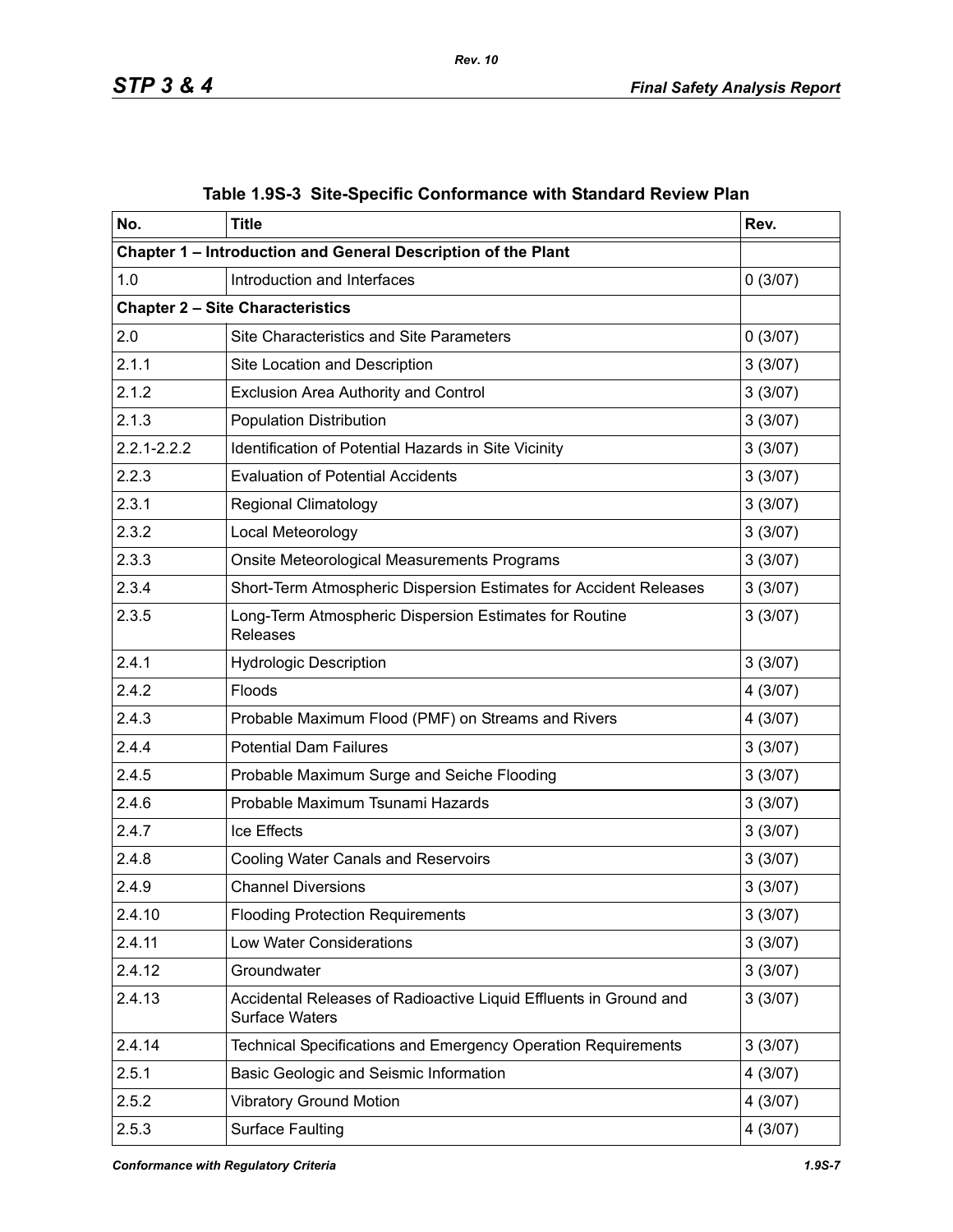| No.     | <b>Title</b>                                                         | Rev.     |
|---------|----------------------------------------------------------------------|----------|
| 2.5.4   | Stability of Subsurface Materials and Foundations                    | 3(3/07)  |
| 2.5.5   | <b>Stability of Slopes</b>                                           | 3(3/07)  |
|         | Chapter 3 - Design of Structures, Components, Equipment, and Systems |          |
| 3.2.1   | Seismic Classification                                               | 2(3/07)  |
| 3.2.2   | <b>System Quality Group Classification</b>                           | 2(3/07)  |
| 3.3.1   | <b>Wind Loadings</b>                                                 | 3 (3/070 |
| 3.3.2   | Tornado Loadings                                                     | 3(3/07)  |
| 3.4.2   | Analysis Procedures                                                  | 3(3/07)  |
| 3.5.1.3 | <b>Turbine Missiles</b>                                              | 3(3/07)  |
| 3.5.1.4 | Missiles Generated by Tornadoes and Extreme Winds                    | 3(3/07)  |
| 3.5.3   | <b>Barrier Design Procedures</b>                                     | 3(3/07)  |
| 3.7.1   | Seismic Design Parameters                                            | 3(3/07)  |
| 3.7.2   | Seismic System Analysis                                              | 3(3/07)  |
| 3.8.4   | Other Seismic Category I Structures                                  | 2(3/07)  |
|         | Appendix B                                                           | 2(3/07)  |
|         | Appendix C                                                           | 2(3/07)  |
| 3.8.5   | Foundations                                                          | 2(3/07)  |
|         | <b>Chapter 8 - Electrical Power</b>                                  |          |
| 8.1     | Electric Power - Introduction                                        | 3(3/07)  |
| 8.2     | Offsite Power system                                                 | 4 (3/07) |
|         | Appendix A                                                           | 4(3/07)  |
|         | <b>Chapter 9 - Auxiliary Systems</b>                                 |          |
| 9.2.1   | <b>Station Service Water System</b>                                  | 5(3/07)  |
| 9.2.2   | Reactor Auxiliary Cooling Water Systems                              | 4 (3/07) |
| 9.2.4   | Potable and Sanitary Water Systems                                   | 3(3/07)  |
| 9.2.5   | <b>Ultimate Heat Sink</b>                                            | 3(3/07)  |
| 9.3.1   | Compressed Air System                                                | 2(3/07)  |
| 9.3.3   | Equipment and Floor Drainage System                                  | 3(3/07)  |
| 9.5.1   | Fire Protection Program                                              | 5(3/07)  |
|         | Appendix A                                                           | 5(3/07)  |
| 9.5.2   | <b>Communications Systems</b>                                        | 3(3/07)  |

## **Table 1.9S-3 Site-Specific Conformance with Standard Review Plan (Continued)**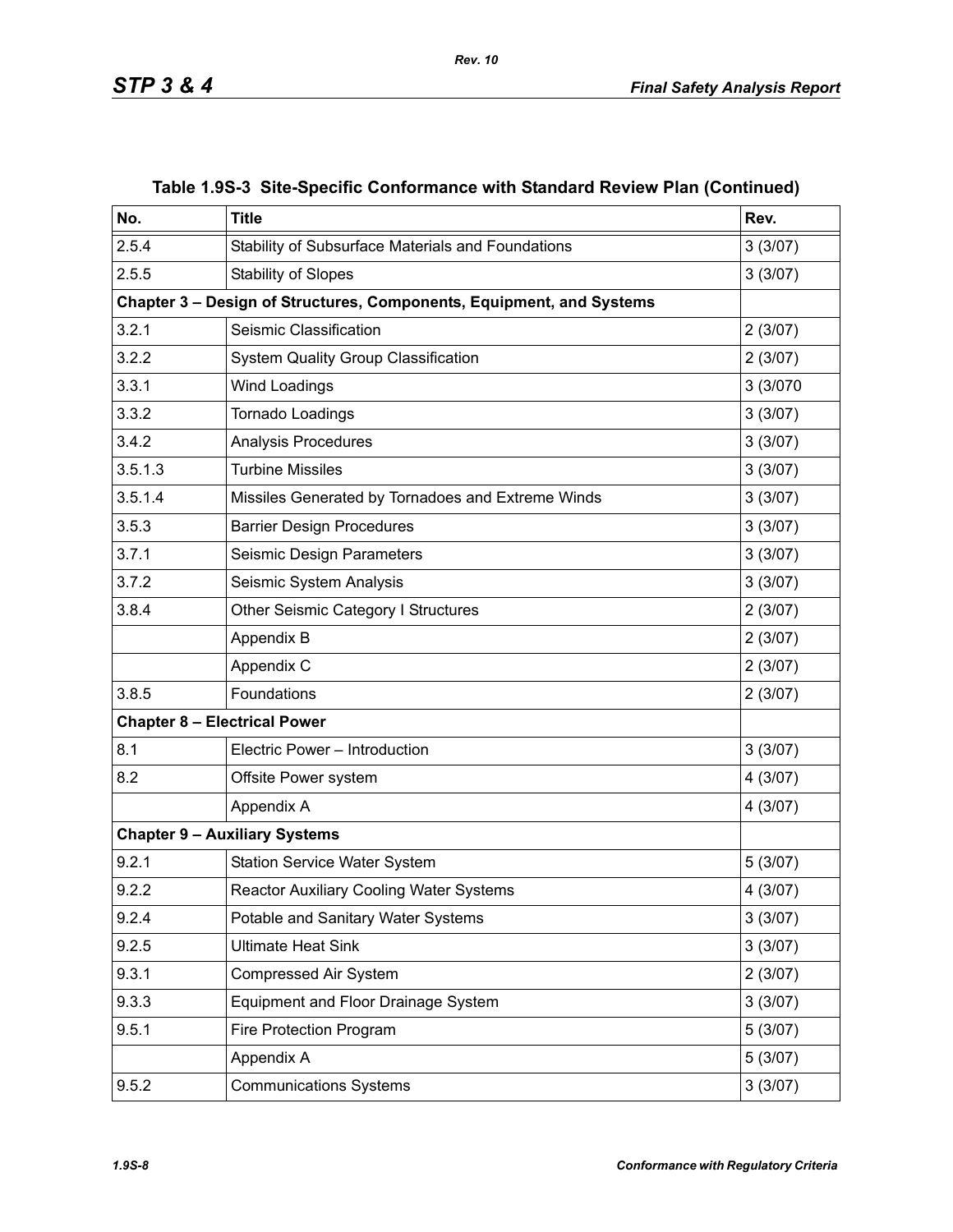| No.           | <b>Title</b>                                                                                                  | Rev.                    |
|---------------|---------------------------------------------------------------------------------------------------------------|-------------------------|
|               | Chapter 10 - Steam and Power Conversion System                                                                |                         |
| 10.4.5        | <b>Circulating Water System</b>                                                                               | 3(3/07)                 |
|               | <b>Chapter 11 - Radioactive Waste Management</b>                                                              |                         |
| 11.5          | Process and Effluent Radiological Monitoring Instrumentation and<br><b>Sampling Systems</b>                   | 3(7/81)                 |
|               | BTP 11-6 Postulated Radioactive Releases due to Liquid-Containing Tank<br><b>Failures</b>                     | 3(3/07)                 |
|               | <b>Chapter 12 - Radiation Protection</b>                                                                      |                         |
| 12.5          | <b>Operational Radiation Protection Program</b>                                                               | 3(3/07)                 |
|               | <b>Chapter 13 - Conduct of Operations</b>                                                                     |                         |
| 13.1.1        | Management and Technical Support Organization                                                                 | 5(3/07)                 |
| 13.1.2-13.1.3 | <b>Operating Organization</b>                                                                                 | 6(3/07)                 |
| 13.2.1        | Reactor Operator Requalification Program; Reactor Operator Training                                           | 3(3/07)                 |
| 13.2.2        | Non-Licensed Plant Staff Training                                                                             | 3(3/07)                 |
| 13.3          | <b>Emergency Planning</b>                                                                                     | 3(3/07)                 |
| 13.4          | <b>Operational Programs</b>                                                                                   | 3(3/07)                 |
| 13.5.1        | <b>Administrative Procedures</b>                                                                              | 0(7/81)                 |
| 13.5.1.1      | Administrative Procedures - General                                                                           | 0(3/07)                 |
| 13.5.1.2      | Administrative Procedures - Initial Test Program                                                              | 0(6/96)                 |
| 13.5.2.1      | Operating and Emergency Operating Procedures                                                                  | 2(3/07)                 |
|               | Appendix A                                                                                                    | 2(3/07)                 |
| 13.5.2.2      | Maintenance and Other Operating Procedures                                                                    | 0(4/96)<br><b>DRAFT</b> |
| 13.6          | <b>Physical Security</b>                                                                                      | 3(3/07)                 |
| 13.6.1        | Physical Security - Combined License Review Responsibilities                                                  | 0(3/07)                 |
|               | <b>Chapter 17 - Quality Assurance</b>                                                                         |                         |
| 17.5          | Quality Assurance Program Description - Design Certification, Early Site<br>Permit and New License Applicants | 0(3/07)                 |

### **Table 1.9S-3 Site-Specific Conformance with Standard Review Plan (Continued)**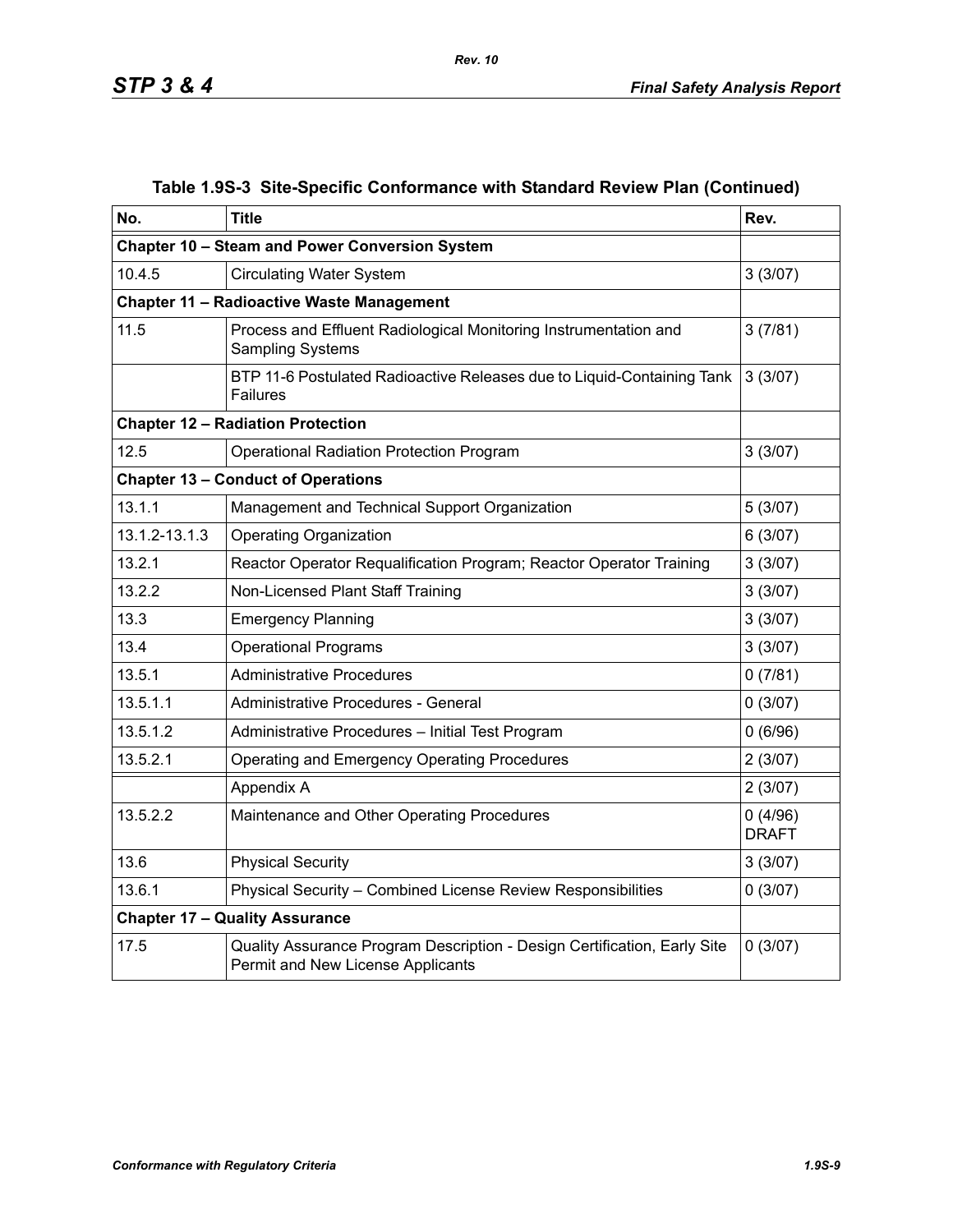| <b>Departure</b><br><b>Number</b> | <b>Subject</b>                      | <b>Affected COLA Sections</b>                                                                                                                                                                                                                                                                                                                                         | <b>Sections</b>                                                                                                      | Applicable SRP Conformance with Applicable SRP/<br><b>Justification for Differences</b> |
|-----------------------------------|-------------------------------------|-----------------------------------------------------------------------------------------------------------------------------------------------------------------------------------------------------------------------------------------------------------------------------------------------------------------------------------------------------------------------|----------------------------------------------------------------------------------------------------------------------|-----------------------------------------------------------------------------------------|
| STD DEP<br>$T11.1-1$              | Definition of As-Built              | Tier 1 Section 1.1                                                                                                                                                                                                                                                                                                                                                    | 14.3                                                                                                                 | Conforms with applicable SRP section                                                    |
| STD DEP<br>$T12.1-2$              | <b>RIP Motor Casing</b><br>Cladding | Tier 1 Section 2.1<br>Tier 2 Section 5.3                                                                                                                                                                                                                                                                                                                              | 5.3.1<br>5.3.3                                                                                                       | Conforms with applicable SRP sections                                                   |
| STD DEP<br>$T12.2 - 1$            | Control System<br>Changes           | Tier 1 Section 2.2<br>Tier 1 Section 2.15<br>Tier 2 Section 7.2<br>Tier 2 Section 7.6<br>Tier 2 Section 7.7<br>Tier 2 Section 10.1<br>Tier 2 Section 16.3.3.1.1<br>Tier 2 Section 16B.3.3.1.1                                                                                                                                                                         | 1.0<br>App 7.0-A<br>7.1<br>7.2<br>7.3<br>7.6<br>7.7                                                                  | Conforms with applicable SRP sections                                                   |
| STD DEP<br>$T12.3-1$              | Hi Rad MSIV<br>Closure              | Tier 1 Section 2.3<br>Tier 1 Section 2.7<br>Tier 2 Section 1.2<br>Tier 2 Appendix 1A<br>Tier 2 Section 3.4<br>Tier 2 Section 5.2<br>Tier 2 Section 7.1<br>Tier 2 Section 7.2<br>Tier 2 Section 7.3<br>Tier 2 Section 7.5<br>Tier 2 Section 15.2<br>Tier 2 Section 16.3.3.1.1<br>Tier 2 Section 16.3.3.6.1<br>Tier 2 Section 16B.3.3.1.1<br>Tier 2 Section 16B.3.3.6.1 | 1.0<br>3.4.1<br>5.2.5<br>7.1<br>Table 7.1<br>App 7.1-A<br>7.2<br>7.3<br>7.5<br>11.5<br>13.3<br>15.2.1-15.2.5<br>16.0 | Conforms with applicable SRP sections                                                   |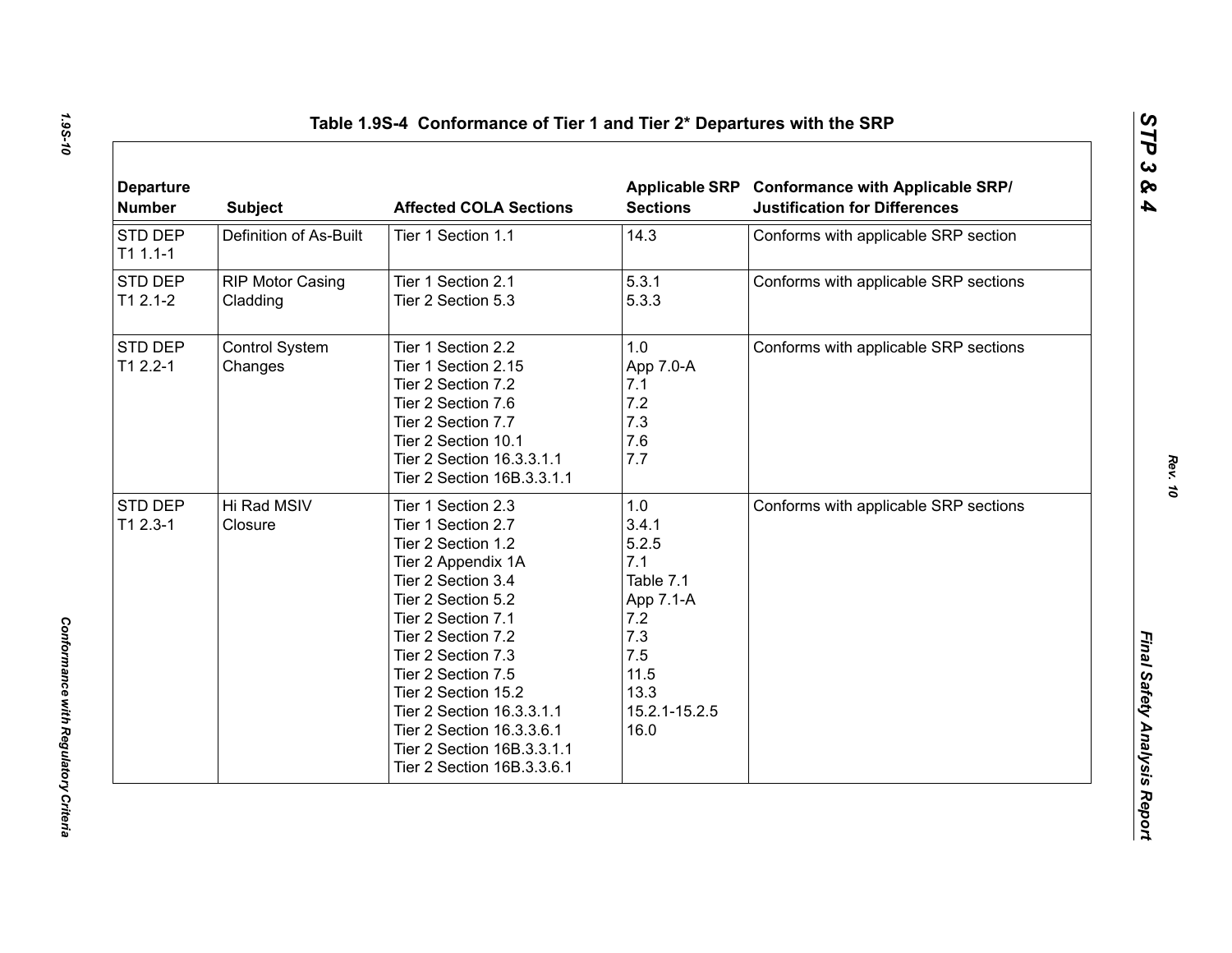| <b>Departure</b><br><b>Number</b> | <b>Subject</b>                        | <b>Affected COLA Sections</b>                                                                                                                                                                                                                                                                                        | <b>Sections</b>                                                                                                                 | Applicable SRP Conformance with Applicable SRP/<br><b>Justification for Differences</b> |
|-----------------------------------|---------------------------------------|----------------------------------------------------------------------------------------------------------------------------------------------------------------------------------------------------------------------------------------------------------------------------------------------------------------------|---------------------------------------------------------------------------------------------------------------------------------|-----------------------------------------------------------------------------------------|
| STD DEP<br>$T12.4-1$              | <b>RHR Spent Fuel</b><br>Pool Cooling | Tier 1 Section 2.4<br>Tier 1 Section 2.6<br>Tier 2 Appendix 1AA<br>Tier 2 Section 3.1<br>Tier 2 Section 3.9<br>Tier 2 Appendix 3MA<br>Tier 2 Section 5.4<br>Tier 2 Section 6.3<br>Tier 2 Section 6.6<br>Tier 2 Section 7.3<br>Tier 2 Section 7.4<br>Tier 2 Section 9.1<br>Tier 2 Appendix 19L<br>Tier 2 Appendix 19Q | 3.2.1<br>3.2.2<br>5.4<br>5.4.7<br>6.3<br>6.6<br>7.3<br>7.4<br>9.1.1<br>9.1.2<br>9.1.3<br>9.1.4<br>9.1.5<br>13.4<br>19.1<br>19.2 | Conforms with applicable SRP sections                                                   |
|                                   |                                       |                                                                                                                                                                                                                                                                                                                      |                                                                                                                                 |                                                                                         |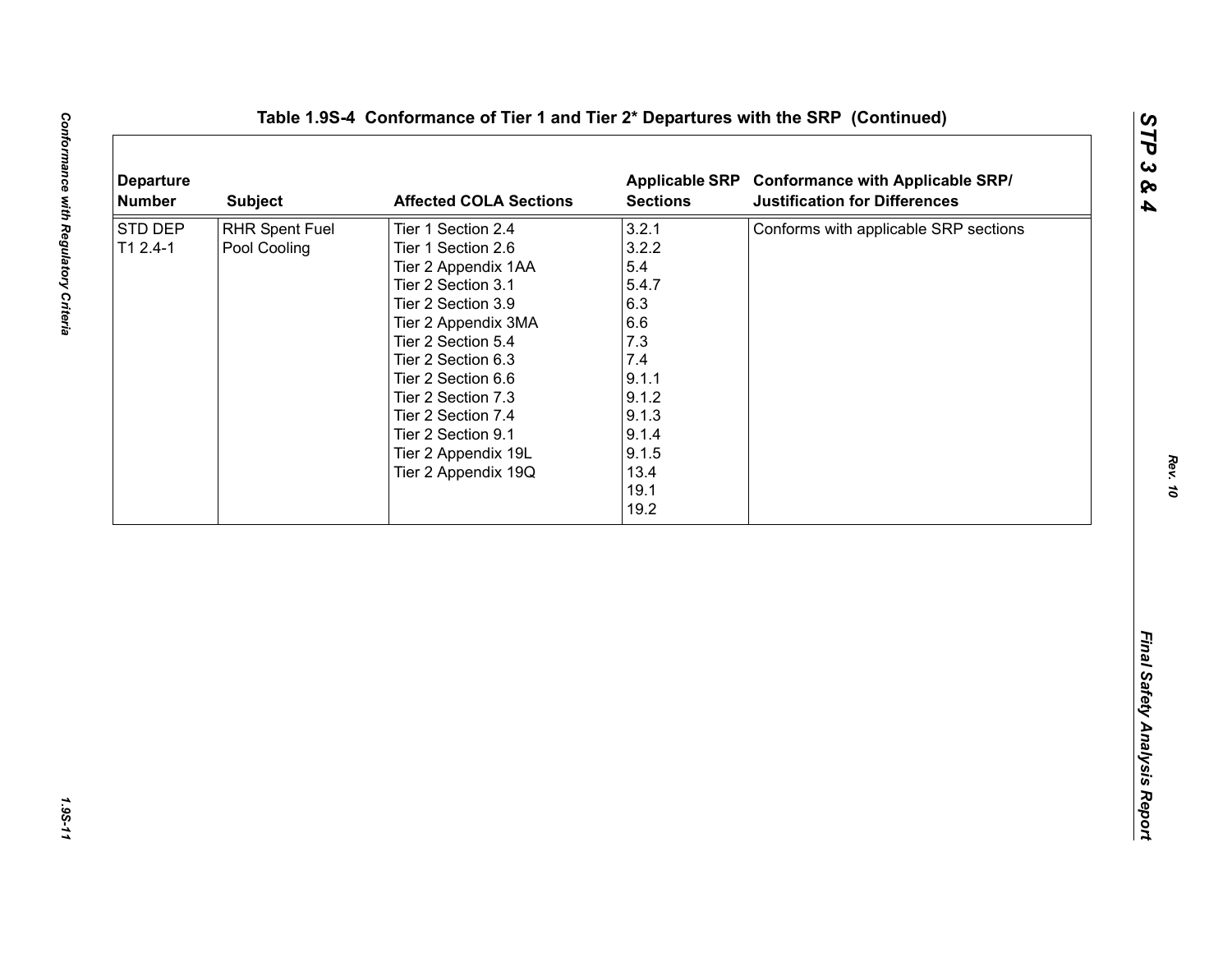| <b>Departure</b><br><b>Number</b> | <b>Subject</b>              | <b>Affected COLA Sections</b>                                                                                                                                                                                                                                                                        | <b>Sections</b>                                                                                                                                                                                        | Applicable SRP Conformance with Applicable SRP/<br><b>Justification for Differences</b> |
|-----------------------------------|-----------------------------|------------------------------------------------------------------------------------------------------------------------------------------------------------------------------------------------------------------------------------------------------------------------------------------------------|--------------------------------------------------------------------------------------------------------------------------------------------------------------------------------------------------------|-----------------------------------------------------------------------------------------|
| STD DEP<br>T1 2.4-2               | FW Line Break<br>Mitigation | Tier 1 Section 2.4<br>Tier 2 Section 5.2<br>Tier 2 Section 6.2<br>Tier 2 Section 7.3<br>Tier 2 Section 8.1<br>Tier 2 Section 8.3<br>Tier 2 Section 10.2<br>Tier 2 Appendix 19L<br>Tier 2 Section 16.3.3.1.1<br>Tier 2 Section 16.3.3.1.4<br>Tier 2 Section 16B.3.3.1.1<br>Tier 2 Section 16B.3.3.1.4 | 3.2.2<br>3.6.2<br>3.6.3<br>3.8.3<br>3.11<br>5.2.2<br>5.2.3<br>5.2.4<br>5.2.5<br>6.2.1.1C<br>6.2.1.2<br>6.2.1.3<br>6.2.1.4<br>6.2.2<br>6.2.3<br>6.2.4<br>6.5.2<br>6.6<br>9.2.2<br>9.2.3<br>10.2<br>16.0 | Conforms with applicable SRP sections                                                   |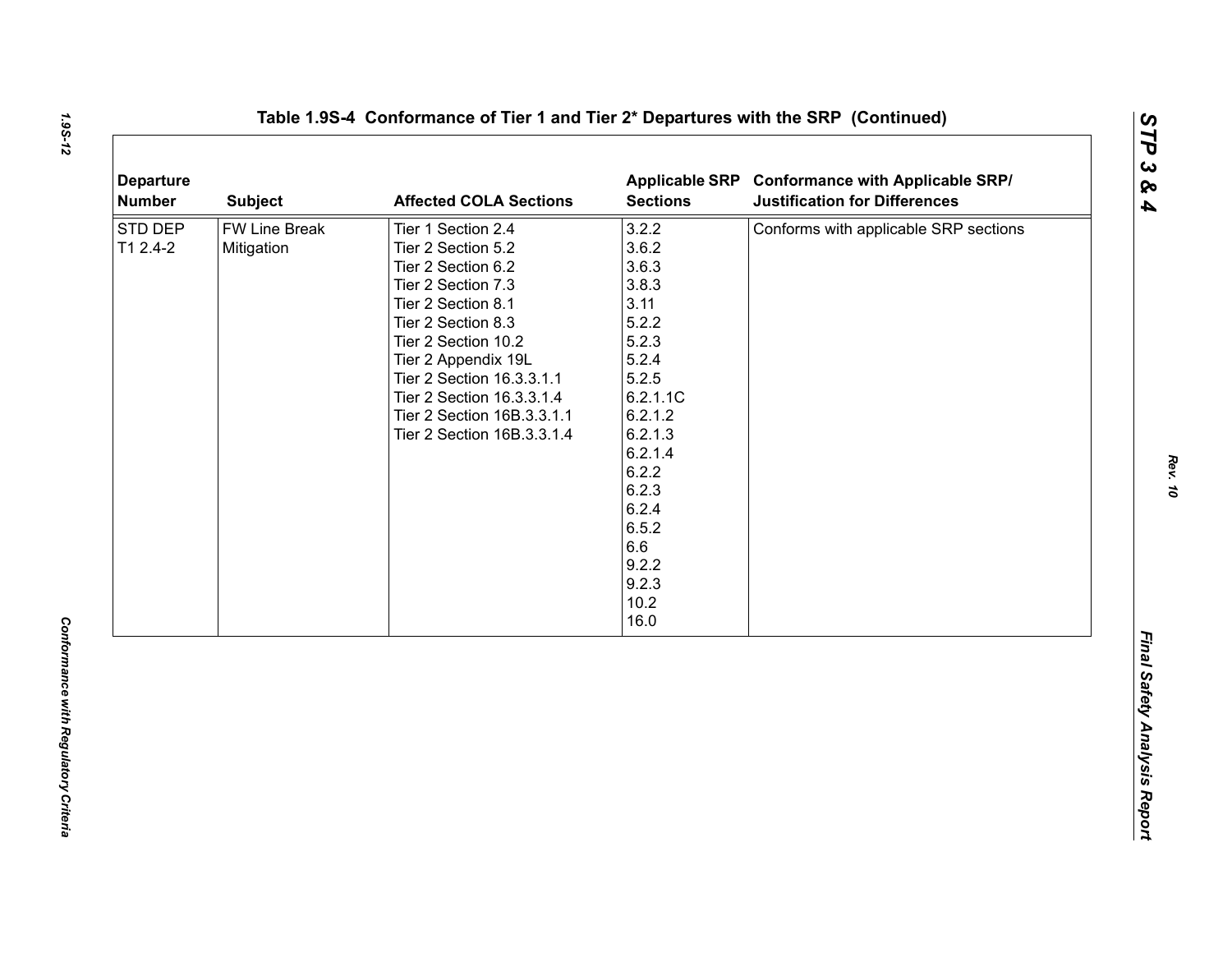| STD DEP<br>3.2.2<br><b>RCIC Pump</b><br>Tier 1 Section 2.4<br>T1 2.4-3<br>5.4<br>Tier 2 Appendix 1A<br>5.4.6<br>Tier 2 Section 3.2<br>5.4.7<br>Tier 2 Section 3.9<br>6.2.1.2<br>Tier 2 Appendix 3B<br>6.2.1.3<br>Tier 2 Appendix 3MA<br>6.2.1.4<br>Tier 2 Section 5.4<br>6.2.1.5<br>Tier 2 Section 6.2<br>6.2.2<br>Tier 2 Section 7.3<br>6.2.4<br>Tier 2 Section 14.2<br>7.3<br>Tier 2 Section 16.3.3.1.1<br>14.2<br>Tier 2 Section 16.3.3.1.4<br>16.0<br>Tier 2 Section 16B.3.3.1.1<br>16.1<br>Tier 2 Section 16B.3.3.1.4<br>19.1<br>Tier 2 Section 19.3<br>19.2<br>Tier 2 Section 19.9<br>Tier 2 Section 19.11<br>Tier 2 Section 19.13<br>Tier 2 Appendix 19K<br>Tier 2 Appendix 19M<br>6.2<br>STD DEP<br>RHR, HPCF, and RCIC<br>Tier 1 Section 2.4<br>Conforms with applicable SRP sections<br>T1 2.4-4<br><b>Turbine Pump NPSH</b><br>Tier 2 Section 5.4<br>Tier 2 Section 6.2<br>Tier 2 Section 6.3<br>Tier 2 Appendix 6C | <b>Departure</b><br><b>Number</b> | <b>Subject</b> | <b>Affected COLA Sections</b> | <b>Sections</b> | Applicable SRP Conformance with Applicable SRP/<br><b>Justification for Differences</b> |
|--------------------------------------------------------------------------------------------------------------------------------------------------------------------------------------------------------------------------------------------------------------------------------------------------------------------------------------------------------------------------------------------------------------------------------------------------------------------------------------------------------------------------------------------------------------------------------------------------------------------------------------------------------------------------------------------------------------------------------------------------------------------------------------------------------------------------------------------------------------------------------------------------------------------------------|-----------------------------------|----------------|-------------------------------|-----------------|-----------------------------------------------------------------------------------------|
|                                                                                                                                                                                                                                                                                                                                                                                                                                                                                                                                                                                                                                                                                                                                                                                                                                                                                                                                |                                   |                |                               |                 | Conforms with applicable SRP sections                                                   |
|                                                                                                                                                                                                                                                                                                                                                                                                                                                                                                                                                                                                                                                                                                                                                                                                                                                                                                                                |                                   |                |                               |                 |                                                                                         |
|                                                                                                                                                                                                                                                                                                                                                                                                                                                                                                                                                                                                                                                                                                                                                                                                                                                                                                                                |                                   |                |                               |                 |                                                                                         |
|                                                                                                                                                                                                                                                                                                                                                                                                                                                                                                                                                                                                                                                                                                                                                                                                                                                                                                                                |                                   |                |                               |                 |                                                                                         |
|                                                                                                                                                                                                                                                                                                                                                                                                                                                                                                                                                                                                                                                                                                                                                                                                                                                                                                                                |                                   |                |                               |                 |                                                                                         |
|                                                                                                                                                                                                                                                                                                                                                                                                                                                                                                                                                                                                                                                                                                                                                                                                                                                                                                                                |                                   |                |                               |                 |                                                                                         |
|                                                                                                                                                                                                                                                                                                                                                                                                                                                                                                                                                                                                                                                                                                                                                                                                                                                                                                                                |                                   |                |                               |                 |                                                                                         |
|                                                                                                                                                                                                                                                                                                                                                                                                                                                                                                                                                                                                                                                                                                                                                                                                                                                                                                                                |                                   |                |                               |                 |                                                                                         |
|                                                                                                                                                                                                                                                                                                                                                                                                                                                                                                                                                                                                                                                                                                                                                                                                                                                                                                                                |                                   |                |                               |                 |                                                                                         |
|                                                                                                                                                                                                                                                                                                                                                                                                                                                                                                                                                                                                                                                                                                                                                                                                                                                                                                                                |                                   |                |                               |                 |                                                                                         |
|                                                                                                                                                                                                                                                                                                                                                                                                                                                                                                                                                                                                                                                                                                                                                                                                                                                                                                                                |                                   |                |                               |                 |                                                                                         |
|                                                                                                                                                                                                                                                                                                                                                                                                                                                                                                                                                                                                                                                                                                                                                                                                                                                                                                                                |                                   |                |                               |                 |                                                                                         |
|                                                                                                                                                                                                                                                                                                                                                                                                                                                                                                                                                                                                                                                                                                                                                                                                                                                                                                                                |                                   |                |                               |                 |                                                                                         |
|                                                                                                                                                                                                                                                                                                                                                                                                                                                                                                                                                                                                                                                                                                                                                                                                                                                                                                                                |                                   |                |                               |                 |                                                                                         |
|                                                                                                                                                                                                                                                                                                                                                                                                                                                                                                                                                                                                                                                                                                                                                                                                                                                                                                                                |                                   |                |                               |                 |                                                                                         |
|                                                                                                                                                                                                                                                                                                                                                                                                                                                                                                                                                                                                                                                                                                                                                                                                                                                                                                                                |                                   |                |                               |                 |                                                                                         |
|                                                                                                                                                                                                                                                                                                                                                                                                                                                                                                                                                                                                                                                                                                                                                                                                                                                                                                                                |                                   |                |                               |                 |                                                                                         |
|                                                                                                                                                                                                                                                                                                                                                                                                                                                                                                                                                                                                                                                                                                                                                                                                                                                                                                                                |                                   |                |                               |                 |                                                                                         |
|                                                                                                                                                                                                                                                                                                                                                                                                                                                                                                                                                                                                                                                                                                                                                                                                                                                                                                                                |                                   |                |                               |                 |                                                                                         |
|                                                                                                                                                                                                                                                                                                                                                                                                                                                                                                                                                                                                                                                                                                                                                                                                                                                                                                                                |                                   |                |                               |                 |                                                                                         |
|                                                                                                                                                                                                                                                                                                                                                                                                                                                                                                                                                                                                                                                                                                                                                                                                                                                                                                                                |                                   |                |                               |                 |                                                                                         |
|                                                                                                                                                                                                                                                                                                                                                                                                                                                                                                                                                                                                                                                                                                                                                                                                                                                                                                                                |                                   |                |                               |                 |                                                                                         |
|                                                                                                                                                                                                                                                                                                                                                                                                                                                                                                                                                                                                                                                                                                                                                                                                                                                                                                                                |                                   |                |                               |                 |                                                                                         |
|                                                                                                                                                                                                                                                                                                                                                                                                                                                                                                                                                                                                                                                                                                                                                                                                                                                                                                                                |                                   |                |                               |                 |                                                                                         |
|                                                                                                                                                                                                                                                                                                                                                                                                                                                                                                                                                                                                                                                                                                                                                                                                                                                                                                                                |                                   |                |                               |                 |                                                                                         |
| Tier 2 Section 14.2                                                                                                                                                                                                                                                                                                                                                                                                                                                                                                                                                                                                                                                                                                                                                                                                                                                                                                            |                                   |                |                               |                 |                                                                                         |
|                                                                                                                                                                                                                                                                                                                                                                                                                                                                                                                                                                                                                                                                                                                                                                                                                                                                                                                                |                                   |                |                               |                 |                                                                                         |

1.95-13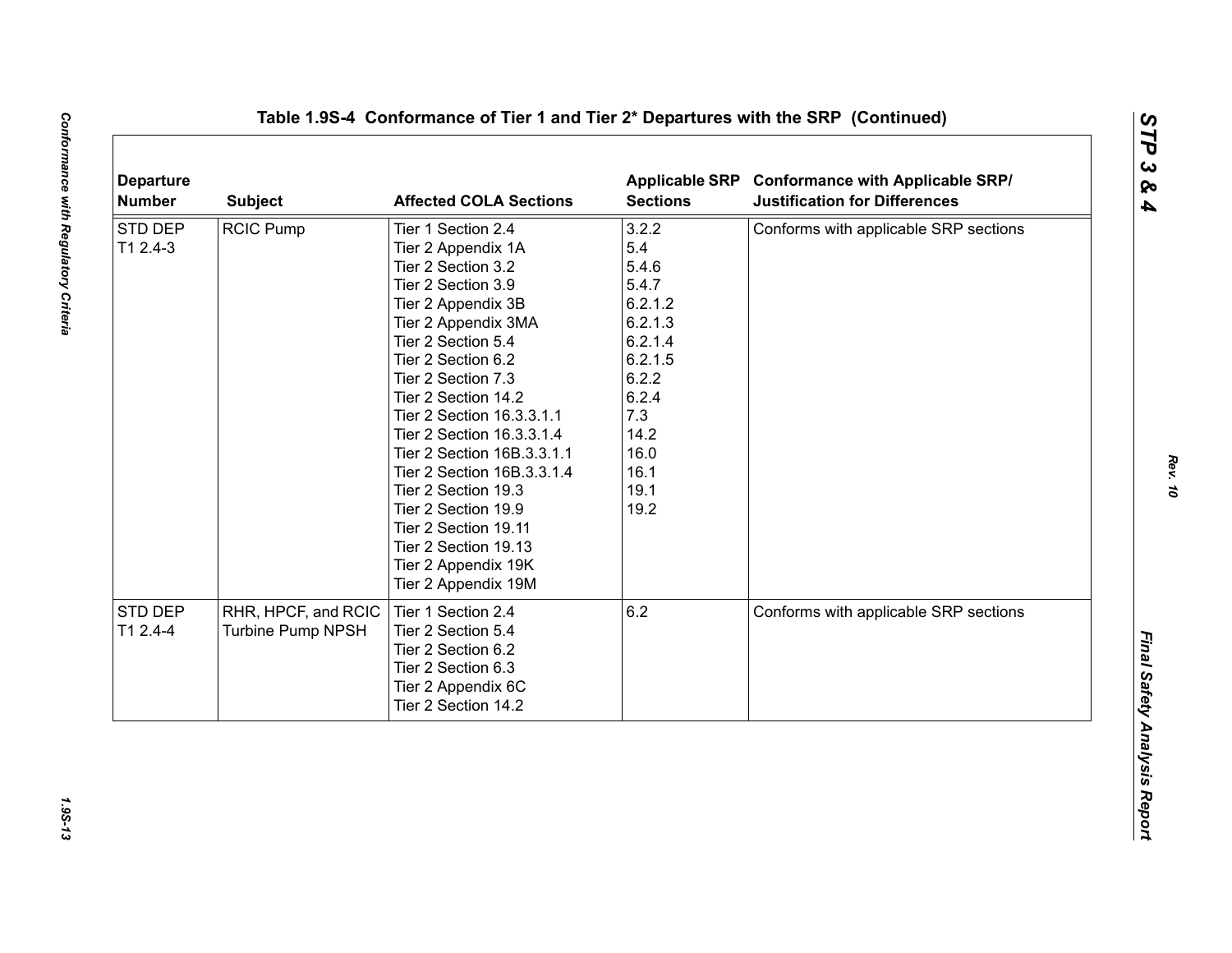| <b>STP DEP</b><br>9.1.1<br>New Fuel Storage<br>Conforms with applicable SRP Sections<br>Tier 1 Section 2.5<br>9.1.2<br>$T12.5-1$<br>Racks<br>Tier 2 Section 1.2<br>Tier 2 Section 3.1<br>Tier 2 Section 9.1<br>Tier 2 Section 12.3<br>Tier 2 Section 16.4<br><b>Addition of Condensate</b><br>Tier 1 Section<br>10.4.7<br>Conforms with applicable SRP sections<br><b>Booster Pumps</b><br>2.10<br>14.3<br>Breaker/Fuse<br>Tier 1 Section 2.12<br>Conforms with applicable SRP sections<br>14.3.6<br>Coordination |
|-------------------------------------------------------------------------------------------------------------------------------------------------------------------------------------------------------------------------------------------------------------------------------------------------------------------------------------------------------------------------------------------------------------------------------------------------------------------------------------------------------------------|
| STD DEP<br>T1 2.10-1<br>STD DEP<br>T1 2.12-1                                                                                                                                                                                                                                                                                                                                                                                                                                                                      |
|                                                                                                                                                                                                                                                                                                                                                                                                                                                                                                                   |
|                                                                                                                                                                                                                                                                                                                                                                                                                                                                                                                   |
| STD DEP<br><b>I&amp;C Power</b><br>Conforms with applicable SRP section<br>Tier 1 Section 2.12<br>App 7.1-C<br>T1 2.12-2<br>Division<br>Tier 2 Section 8.1<br>Tier 2 Section 8.3                                                                                                                                                                                                                                                                                                                                  |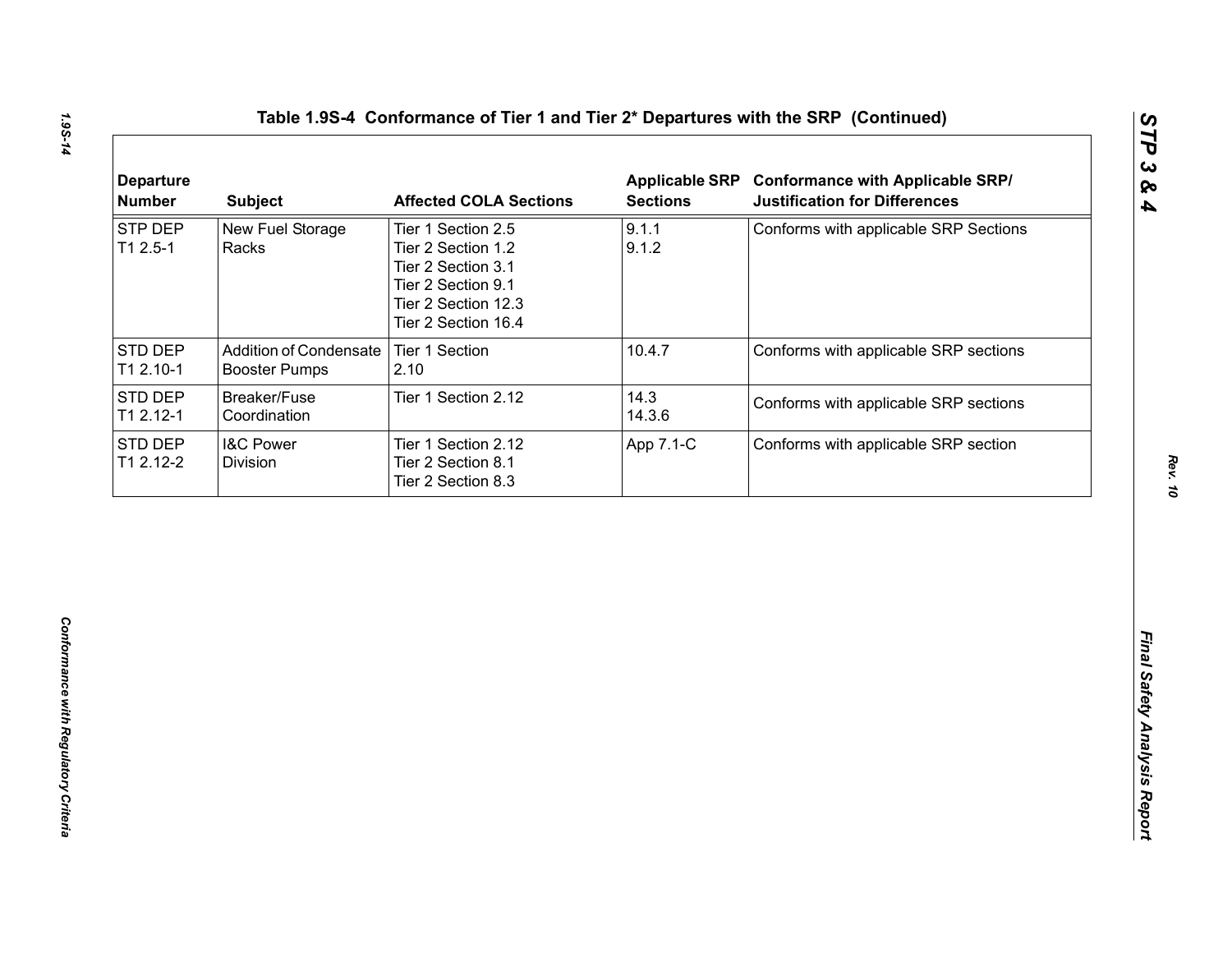| <b>Departure</b><br><b>Number</b> | <b>Subject</b> | <b>Affected COLA Sections</b> | <b>Sections</b> | Applicable SRP Conformance with Applicable SRP/<br><b>Justification for Differences</b> |
|-----------------------------------|----------------|-------------------------------|-----------------|-----------------------------------------------------------------------------------------|
| <b>STD DEP</b>                    | Hydrogen       | Tier 1 Section 2.2            | 3.2.2           | Conforms with applicable SRP sections                                                   |
| T1 2.14-1                         | Recombiner     | Tier 1 Section 2.3            | 5.4             |                                                                                         |
|                                   | Elimination    | Tier 1 Section 2.4            | 5.4.6           |                                                                                         |
|                                   |                | Tier 1 Section 2.7            | 5.4.7           |                                                                                         |
|                                   |                | Tier 1 Section 2.11           | 6.2.2           |                                                                                         |
|                                   |                | Tier 1 Section 2.14           | 6.5.2           |                                                                                         |
|                                   |                | Tier 1 Section 2.15           | 6.5.3           |                                                                                         |
|                                   |                | Tier 2 Section 1.2            | 6.5.5           |                                                                                         |
|                                   |                | Tier 2 Appendix 1A            | 7.1             |                                                                                         |
|                                   |                | Tier 2 Appendix 1AA           | 7.3             |                                                                                         |
|                                   |                | Tier 2 Section 3.2            | 7.4             |                                                                                         |
|                                   |                | Tier 2 Section 3.9            | 7.5             |                                                                                         |
|                                   |                | Tier 2 Appendix 3I            | 7.6             |                                                                                         |
|                                   |                | Tier 2 Appendix 3MA           | 16.0            |                                                                                         |
|                                   |                | Tier 2 Section 5.2            | 16.1            |                                                                                         |
|                                   |                | Tier 2 Section 5.4            |                 |                                                                                         |
|                                   |                | Tier 2 Section 6.2            |                 |                                                                                         |
|                                   |                | Tier 2 Section 6.5            |                 |                                                                                         |
|                                   |                | Tier 2 Section 6.6            |                 |                                                                                         |
|                                   |                | Tier 2 Section 7.1            |                 |                                                                                         |
|                                   |                | Tier 2 Section 7.3            |                 |                                                                                         |
|                                   |                | Tier 2 Section 7.4            |                 |                                                                                         |
|                                   |                | Tier 2 Section 7.5            |                 |                                                                                         |
|                                   |                | Tier 2 Section 7.6            |                 |                                                                                         |
|                                   |                | Tier 2 Section 9.2            |                 |                                                                                         |
|                                   |                | Tier 2 Section 9.4            |                 |                                                                                         |
|                                   |                | Tier 2 Appendix 9A            |                 |                                                                                         |
|                                   |                | Tier 2 Section 14.2           |                 |                                                                                         |
|                                   |                | Tier 2 Appendix 15A           |                 |                                                                                         |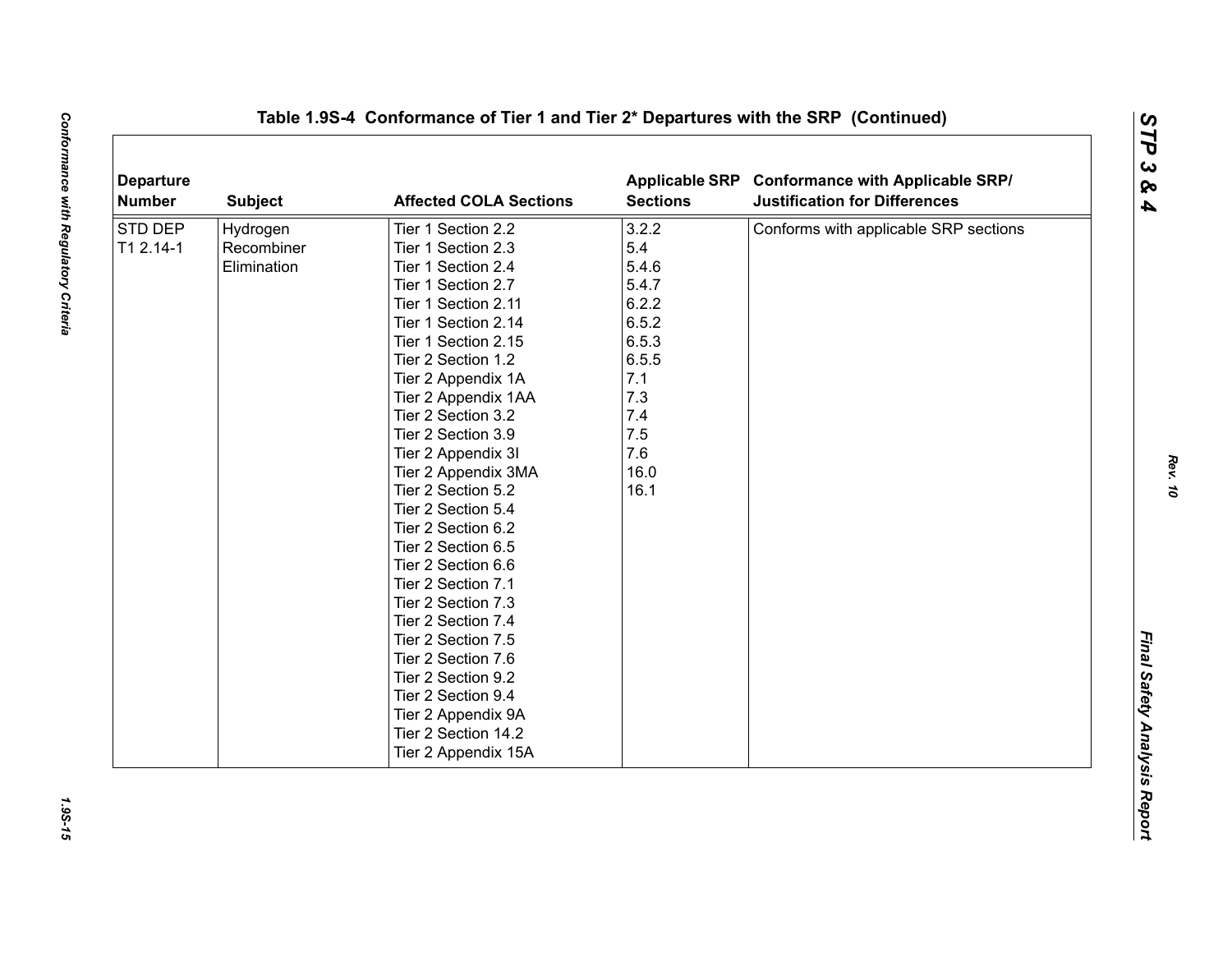| <b>Departure</b><br><b>Number</b>   | <b>Subject</b>                                    | <b>Affected COLA Sections</b>                                                                                                                                                                                                                                                                                                                                                        | <b>Sections</b> | Applicable SRP Conformance with Applicable SRP/<br><b>Justification for Differences</b> |
|-------------------------------------|---------------------------------------------------|--------------------------------------------------------------------------------------------------------------------------------------------------------------------------------------------------------------------------------------------------------------------------------------------------------------------------------------------------------------------------------------|-----------------|-----------------------------------------------------------------------------------------|
| STD DEP<br>T1 2.14-1<br>(continued) | Hydrogen<br>Recombiner<br>Elimination (continued) | Tier 2 Section 16.3.3.6.1<br>Tier 2 Section 16.3.3.6.2<br>Tier 2 Section 16.3.6.3.1<br>Tier 2 Section 16.3.6.3.2<br>Tier 2 Section 16.5.0<br>Tier 2 Section 16B.3.3.6.1<br>Tier 2 Section 16B.3.3.6.2<br>Tier 2 Section 16B.3.6.3.1<br>Tier 2 Section 16B.3.6.3.2<br>Tier 2 Appendix 18A<br>Tier 2 Appendix 18B<br>Tier 2 Appendix 18F<br>Tier 2 Appendix 18H<br>Tier 2 Appendix 19A |                 |                                                                                         |
|                                     |                                                   |                                                                                                                                                                                                                                                                                                                                                                                      |                 |                                                                                         |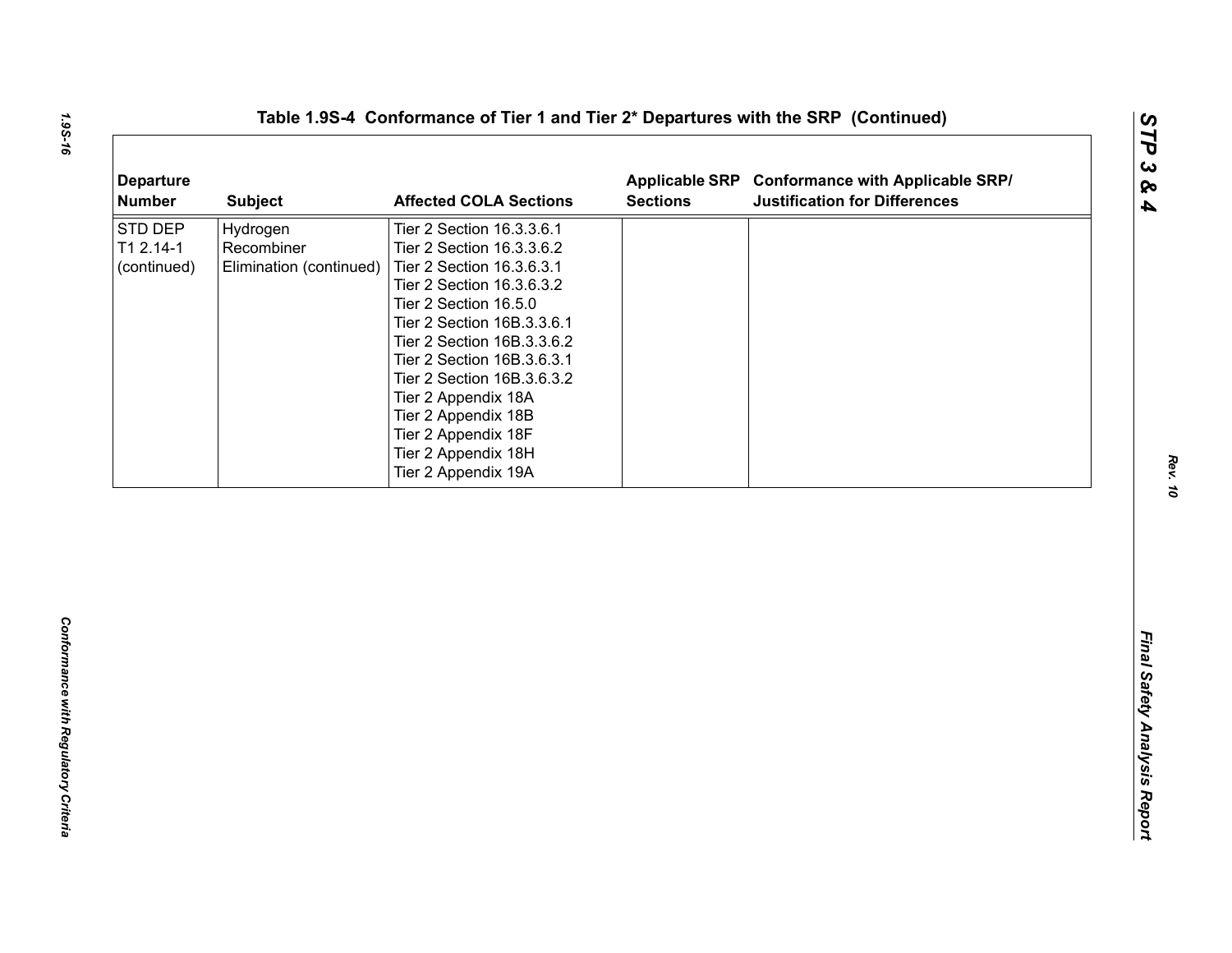|           | <b>Subject</b>       | <b>Affected COLA Sections</b> | <b>Sections</b> | Applicable SRP Conformance with Applicable SRP/<br><b>Justification for Differences</b> |
|-----------|----------------------|-------------------------------|-----------------|-----------------------------------------------------------------------------------------|
| STD DEP   | Radwaste Building    | Tier 1 Section 2.15           | 2.0             | Conforms with applicable SRP sections                                                   |
| T1 2.15-1 | Substructure Seismic | Tier 2 Section 2.0            | 2.4.13          |                                                                                         |
|           | Classification       | Tier 2 Section 2.4S.13        | 2.5.4           |                                                                                         |
|           |                      | Tier 2 Section 2.5S.4         | 3.2.1           |                                                                                         |
|           |                      | Tier 2 Section 3.1            | 3.2.2           |                                                                                         |
|           |                      | Tier 2 Section 3.2            | 3.3.1           |                                                                                         |
|           |                      | Tier 2 Section 3.3            | 3.3.2           |                                                                                         |
|           |                      | Tier 2 Section 3.4            | 3.4.1           |                                                                                         |
|           |                      | Tier 2 Section 3.7            | 3.7.1           |                                                                                         |
|           |                      | Tier 2 Section 3.8            | 3.7.2           |                                                                                         |
|           |                      | Tier 2 Appendix 3C            | 3.7.3           |                                                                                         |
|           |                      | Tier 2 Appendix 3H            | 3.8.3           |                                                                                         |
|           |                      | Tier 2 Section 11.4           | 3.8.4           |                                                                                         |
|           |                      | Tier 2 Section 12.2           | 11.4            |                                                                                         |
|           |                      | Tier 2 Section 14.3           | 12.2            |                                                                                         |
|           |                      | Tier 2 Section 15.7           | 14.3            |                                                                                         |
|           |                      | Tier 2 Section 19.4           | 15.7.3          |                                                                                         |
|           |                      | Tier 2 Appendix 19H           | 15.7.4          |                                                                                         |
|           |                      | Tier 2 Section 21.0           | 15.7.5          |                                                                                         |
|           |                      | Tier 2 Section 21.1           | 19.0            |                                                                                         |
| STD DEP   | <b>RBSRDG</b>        | Tier 1 Section 2.15           | 9.4.1           | Conforms with applicable SRP sections                                                   |
| T1 2.15-2 | <b>HVAC</b>          | Tier 2 Section 9.4            | 9.4.3           |                                                                                         |
|           |                      |                               | 9.4.4           |                                                                                         |

1.95-17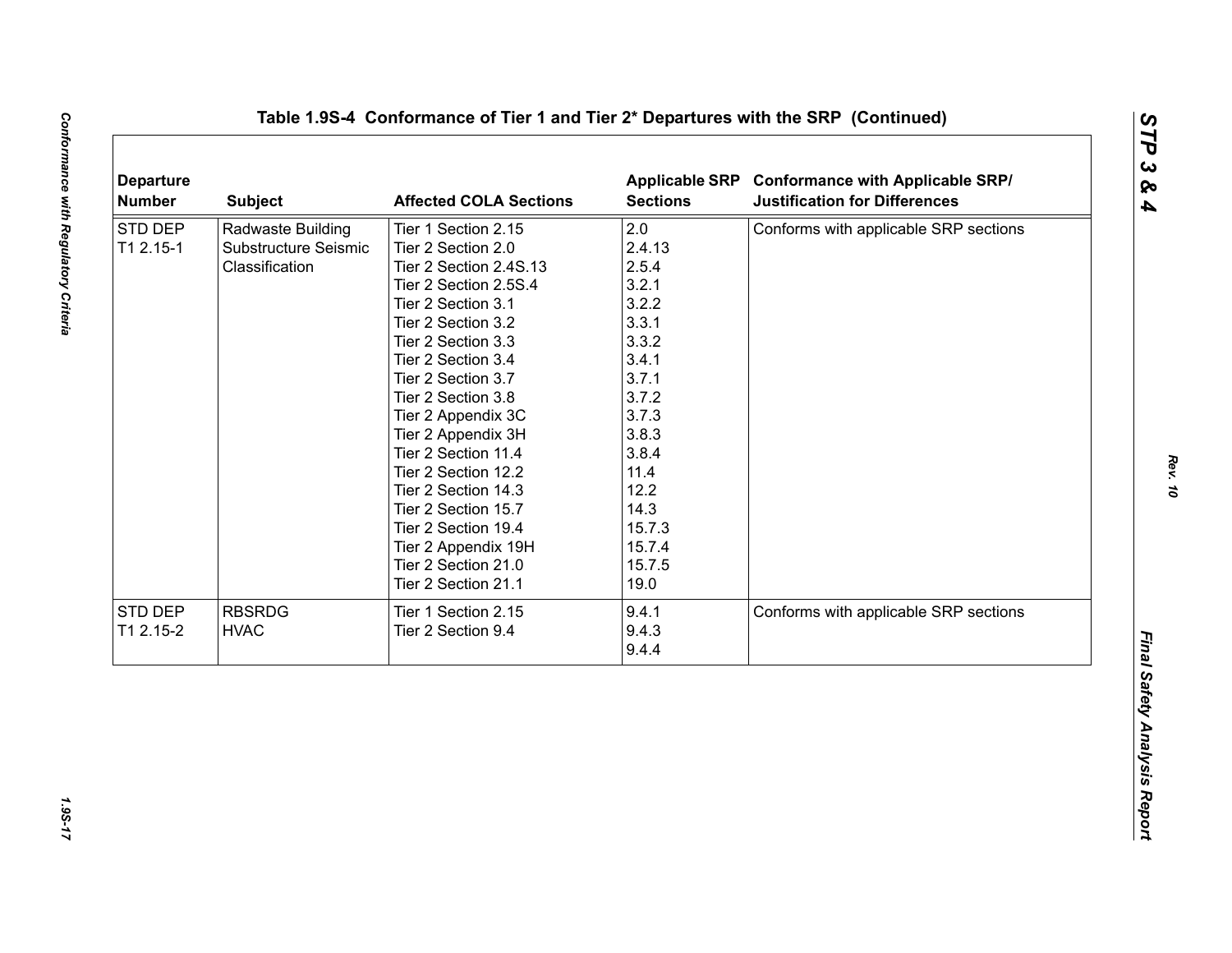| 3.2.1<br>Safety-Related<br>Tier 1 Section 2.2<br>Conforms with applicable SRP sections<br>3.2.2<br>$T13.4-1$<br><b>I&amp;C Architecture</b><br>Tier 1 Section 2.7<br>6.2.4<br>Tier 1 Section 3.4<br>Tier 2 Section 1.2<br>App 7.0-A<br>7.1<br>Tier 2 Section 3.2<br>7.2<br>Tier 2 Section 6.2<br>7.3<br>Tier 2 Section 7.1<br>7.4<br>Tier 2 Section 7.2<br>7.6<br>Tier 2 Section 7.3<br>7.7<br>Tier 2 Section 7.4<br>7.9<br>Tier 2 Section 7.6<br>10.3<br>Tier 2 Section 7.7<br>10.4.5<br>Tier 2 Appendix 7A<br>Tier 2 Appendix 7C<br>10.4.7<br>11.5<br>Tier 2 Section 10.1<br>Tier 2 Section 10.4<br>12.3-12.4 | <b>Departure</b><br><b>Number</b> | <b>Subject</b> | <b>Affected COLA Sections</b> | <b>Sections</b> | Applicable SRP Conformance with Applicable SRP/<br><b>Justification for Differences</b> |
|-----------------------------------------------------------------------------------------------------------------------------------------------------------------------------------------------------------------------------------------------------------------------------------------------------------------------------------------------------------------------------------------------------------------------------------------------------------------------------------------------------------------------------------------------------------------------------------------------------------------|-----------------------------------|----------------|-------------------------------|-----------------|-----------------------------------------------------------------------------------------|
|                                                                                                                                                                                                                                                                                                                                                                                                                                                                                                                                                                                                                 | STD DEP                           |                |                               |                 |                                                                                         |
|                                                                                                                                                                                                                                                                                                                                                                                                                                                                                                                                                                                                                 |                                   |                |                               |                 |                                                                                         |
|                                                                                                                                                                                                                                                                                                                                                                                                                                                                                                                                                                                                                 |                                   |                |                               |                 |                                                                                         |
|                                                                                                                                                                                                                                                                                                                                                                                                                                                                                                                                                                                                                 |                                   |                |                               |                 |                                                                                         |
|                                                                                                                                                                                                                                                                                                                                                                                                                                                                                                                                                                                                                 |                                   |                |                               |                 |                                                                                         |
|                                                                                                                                                                                                                                                                                                                                                                                                                                                                                                                                                                                                                 |                                   |                |                               |                 |                                                                                         |
|                                                                                                                                                                                                                                                                                                                                                                                                                                                                                                                                                                                                                 |                                   |                |                               |                 |                                                                                         |
|                                                                                                                                                                                                                                                                                                                                                                                                                                                                                                                                                                                                                 |                                   |                |                               |                 |                                                                                         |
|                                                                                                                                                                                                                                                                                                                                                                                                                                                                                                                                                                                                                 |                                   |                |                               |                 |                                                                                         |
|                                                                                                                                                                                                                                                                                                                                                                                                                                                                                                                                                                                                                 |                                   |                |                               |                 |                                                                                         |
|                                                                                                                                                                                                                                                                                                                                                                                                                                                                                                                                                                                                                 |                                   |                |                               |                 |                                                                                         |
|                                                                                                                                                                                                                                                                                                                                                                                                                                                                                                                                                                                                                 |                                   |                |                               |                 |                                                                                         |
|                                                                                                                                                                                                                                                                                                                                                                                                                                                                                                                                                                                                                 |                                   |                |                               |                 |                                                                                         |
|                                                                                                                                                                                                                                                                                                                                                                                                                                                                                                                                                                                                                 |                                   |                |                               |                 |                                                                                         |
|                                                                                                                                                                                                                                                                                                                                                                                                                                                                                                                                                                                                                 |                                   |                |                               |                 |                                                                                         |
|                                                                                                                                                                                                                                                                                                                                                                                                                                                                                                                                                                                                                 |                                   |                |                               |                 |                                                                                         |
|                                                                                                                                                                                                                                                                                                                                                                                                                                                                                                                                                                                                                 |                                   |                |                               |                 |                                                                                         |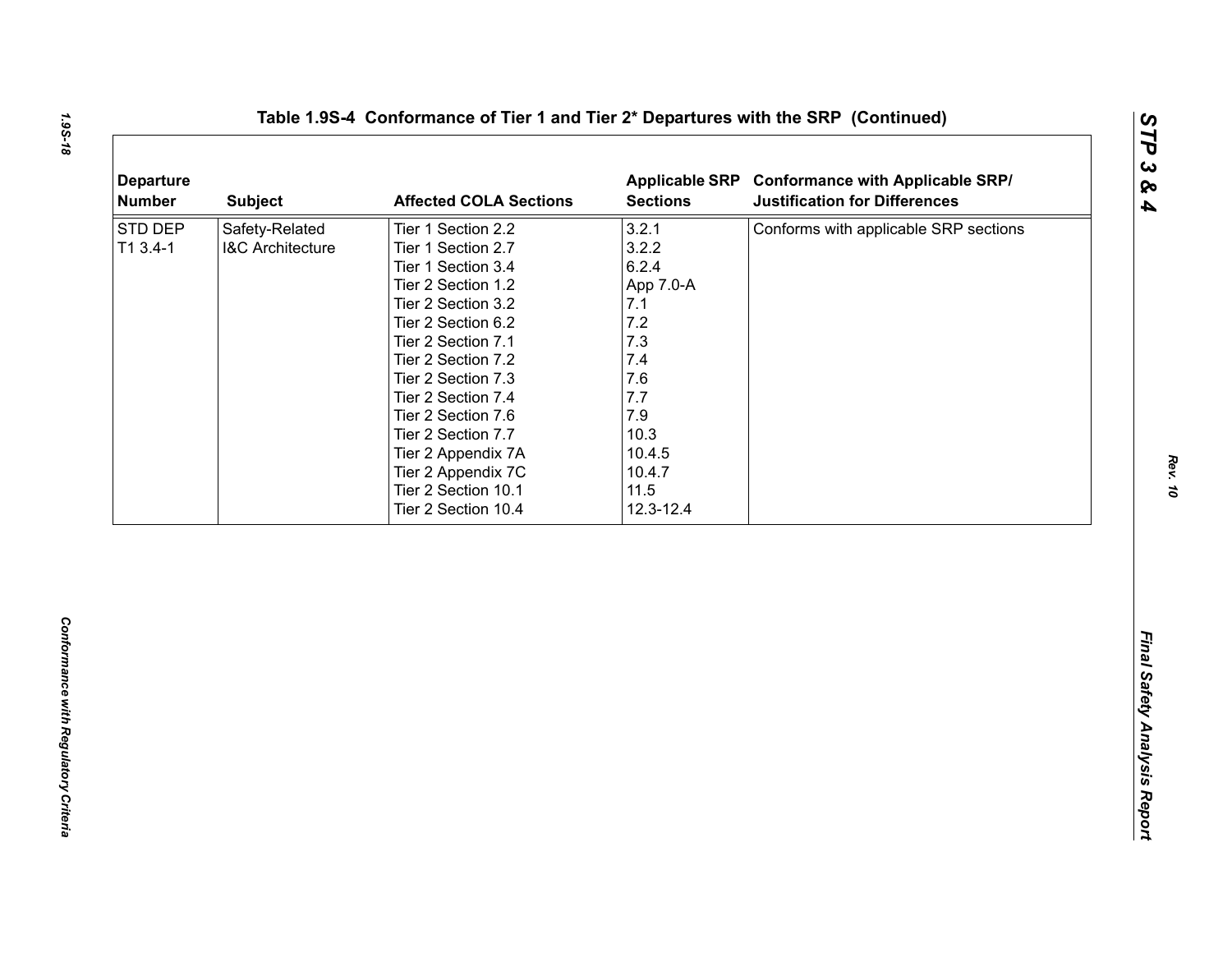| <b>Departure</b><br><b>Number</b> | <b>Subject</b>              | <b>Affected COLA Sections</b> | <b>Sections</b> | Applicable SRP Conformance with Applicable SRP/<br><b>Justification for Differences</b> |  |
|-----------------------------------|-----------------------------|-------------------------------|-----------------|-----------------------------------------------------------------------------------------|--|
| STD DEP                           | Safety-Related              | Tier 2 Section 11.5           | 14.2            |                                                                                         |  |
| T1 3.4-1                          | <b>I&amp;C Architecture</b> | Tier 2 Section 12.3           | 15.8            |                                                                                         |  |
| (Continued)                       | (continued)                 | Tier 2 Section 14.2           | 16.0            |                                                                                         |  |
|                                   |                             | Tier 2 Section 15.0           | 18.0            |                                                                                         |  |
|                                   |                             | Tier 2 Section 15.1S          | 19.0            |                                                                                         |  |
|                                   |                             | Tier 2 Appendix 15B           |                 |                                                                                         |  |
|                                   |                             | Tier 2 Appendix 15E           |                 |                                                                                         |  |
|                                   |                             | Tier 2 Section 16.1.0         |                 |                                                                                         |  |
|                                   |                             | Tier 2 Section 16.5.0         |                 |                                                                                         |  |
|                                   |                             | Tier 2 Section 16.3.3.1.4     |                 |                                                                                         |  |
|                                   |                             | Tier 2 Section 16.3.3.3.1     |                 |                                                                                         |  |
|                                   |                             | Tier 2 Section 16B.3.3.1.1    |                 |                                                                                         |  |
|                                   |                             | Tier 2 Section 16B.3.3.1.4    |                 |                                                                                         |  |
|                                   |                             | Tier 2 Section 16B.3.3.3.1    |                 |                                                                                         |  |
|                                   |                             | Tier 2 Section 16B.3.3.4.1    |                 |                                                                                         |  |
|                                   |                             | Tier 2 Section 16B.3.3.5.1    |                 |                                                                                         |  |
|                                   |                             | Tier 2 Section 16B.3.3.6.1    |                 |                                                                                         |  |
|                                   |                             | Tier 2 Section 16B.3.3.6.2    |                 |                                                                                         |  |
|                                   |                             | Tier 2 Section 16B.3.8.4      |                 |                                                                                         |  |
|                                   |                             | Tier 2 Section 18.4           |                 |                                                                                         |  |
|                                   |                             | Tier 2 Section 18.6           |                 |                                                                                         |  |
|                                   |                             | Tier 2 Section 18.8           |                 |                                                                                         |  |
|                                   |                             | Tier 2 Appendix 18C           |                 |                                                                                         |  |
|                                   |                             | Tier 2 Appendix 18E           |                 |                                                                                         |  |
|                                   |                             | Tier 2 Section 19.3           |                 |                                                                                         |  |
|                                   |                             | Tier 2 Section 19.9           |                 |                                                                                         |  |
|                                   |                             | Tier 2 Section 19.11          |                 |                                                                                         |  |
|                                   |                             | Tier 2 Appendix 19K           |                 |                                                                                         |  |
|                                   |                             | Tier 2 Appendix 19L           |                 |                                                                                         |  |
|                                   |                             | Tier 2 Appendix 19N           |                 |                                                                                         |  |
|                                   |                             | Tier 2 Appendix 19Q           |                 |                                                                                         |  |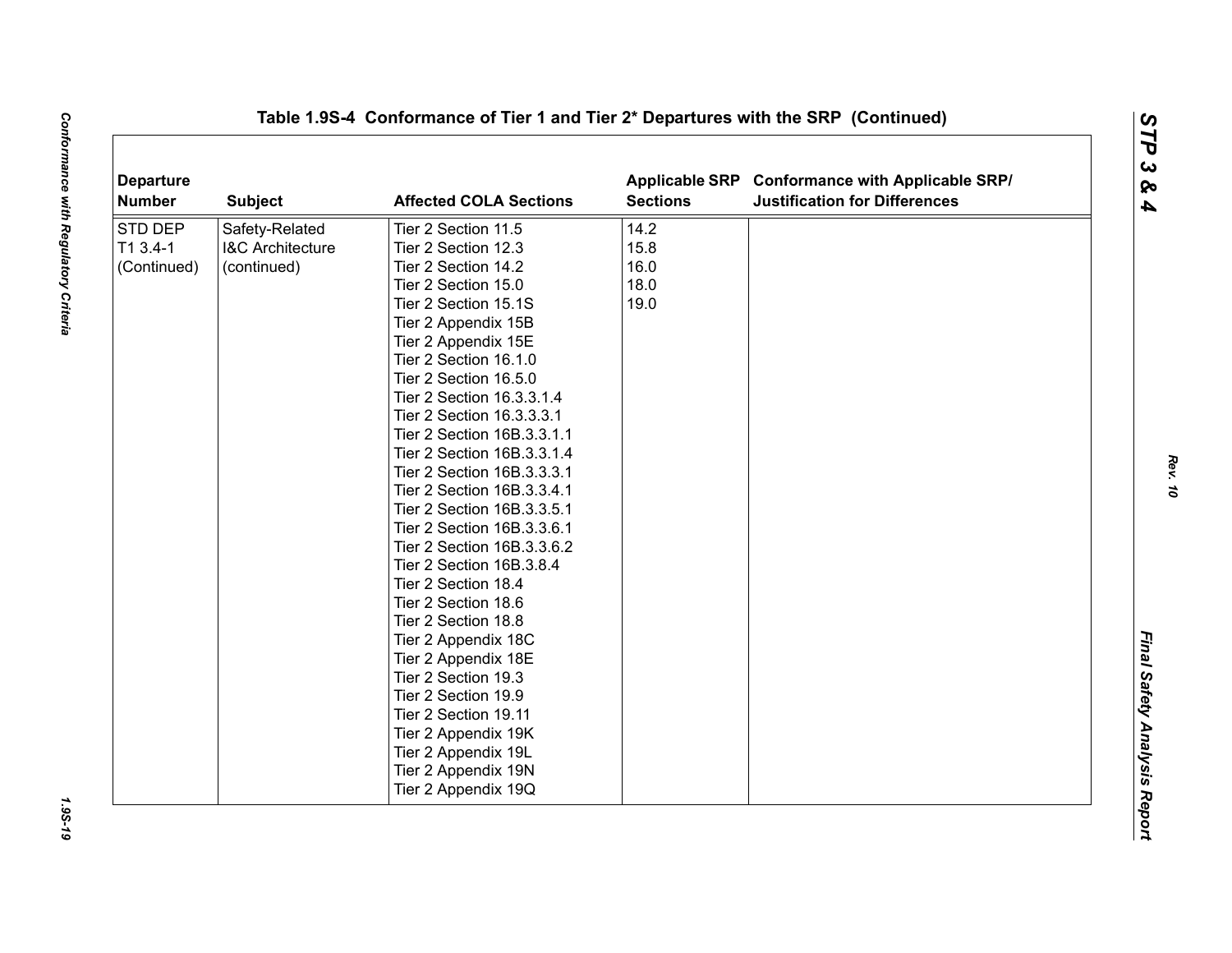| <b>Departure</b><br><b>Number</b> | <b>Subject</b>         | <b>Affected COLA Sections</b>                                                                                                                                                                                                                                                                       | <b>Sections</b>                                                                                                                                                       | Applicable SRP Conformance with Applicable SRP/<br><b>Justification for Differences</b> |
|-----------------------------------|------------------------|-----------------------------------------------------------------------------------------------------------------------------------------------------------------------------------------------------------------------------------------------------------------------------------------------------|-----------------------------------------------------------------------------------------------------------------------------------------------------------------------|-----------------------------------------------------------------------------------------|
| STP DEP<br>T1 5.0-1               | <b>Site Parameters</b> | Tier 1 Section 5.0<br>Tier 2 Section 2.2<br>Tier 2 Section 3.1<br>Tier 2 Section 3.4<br>Tier 2 Appendix 3H<br>Tier 2 Section 9.4<br>Tier 2 Section 19.3<br>Tier 2 Section 19.9<br>Tier 2 Section 19.11<br>Tier 2 Section 19.13<br>Tier 2 Appendix 19K<br>Tier 2 Appendix 19Q<br>Tier 2 Appendix 19R | 2.0<br>$2.2.1 - 2.2.2$<br>2.4.1<br>2.4.2<br>2.4.3<br>2.4.4<br>2.4.10<br>3.4.1<br>3.4.2<br>6.4<br>6.5.1<br>9.2.1<br>9.2.5<br>9.4.1<br>9.4.2<br>9.4.3<br>9.4.4<br>9.4.5 | Conforms with applicable SRP sections<br>Conforms with FSER 19.1.3.3.4                  |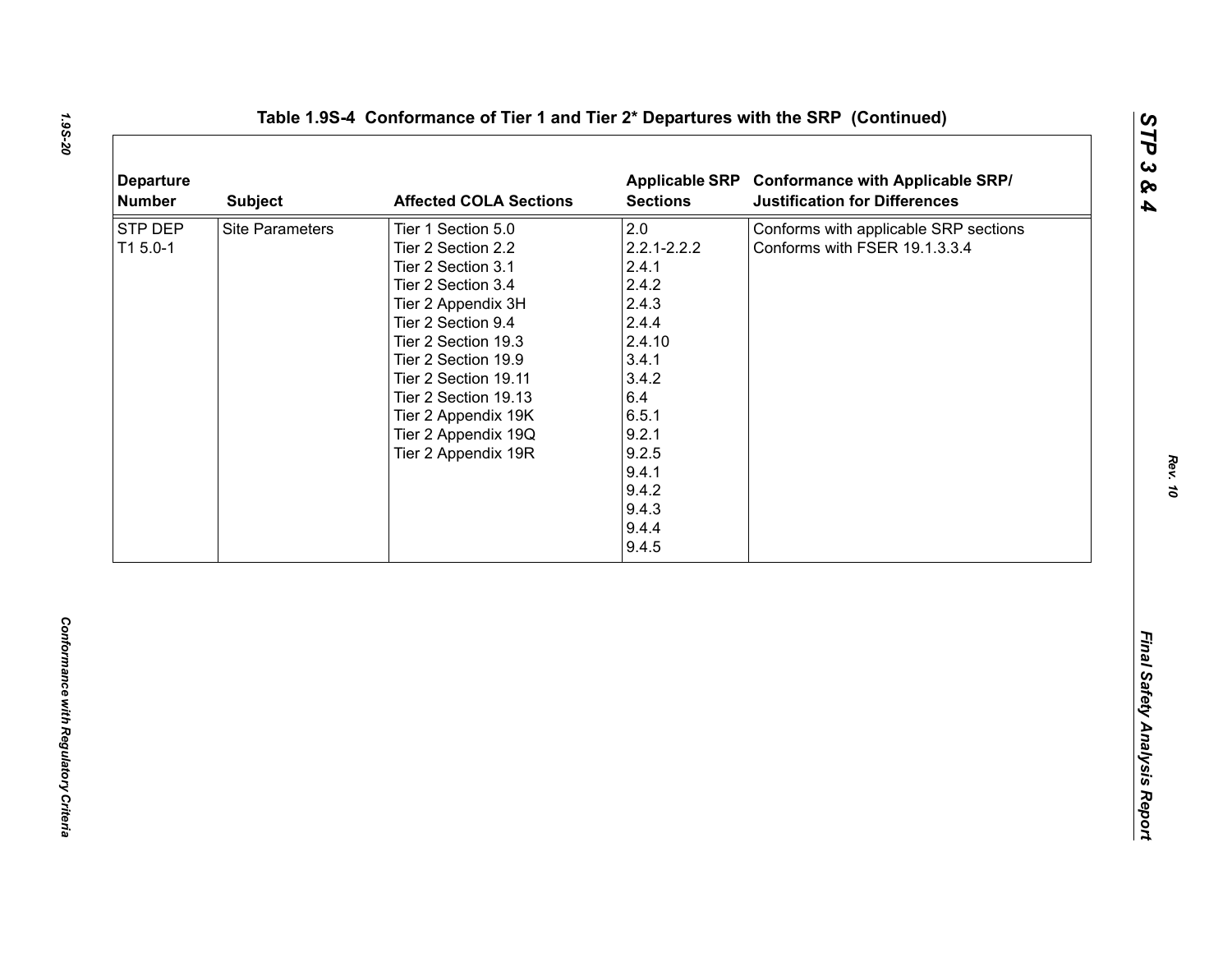| 1.8<br>STD DEP<br>Codes, Standards,<br>Tier 2 Section 1.8<br>Conforms with applicable SRP sections<br>3.2.1<br>$1.8 - 1$<br>and RGs<br>Tier 2 Section 3.9<br>3.2.2<br>Tier 2 Section 5.2<br>3.8.1<br>Tier 2 Appendix 7A<br>3.8.3<br>3.8.4<br>3.8.5<br>3.9.2<br>3.9.6<br>3.12<br>5.2.3<br>5.2.4 |
|------------------------------------------------------------------------------------------------------------------------------------------------------------------------------------------------------------------------------------------------------------------------------------------------|
| 5.2.5<br>5.3.1<br>5.3.2                                                                                                                                                                                                                                                                        |
| STD DEP<br>Tier 2, Appendix 3B<br>6.2.1.1.C<br>Conforms with applicable SRP sections<br>Revised Pool Swell<br>$3B-2$<br>19.0<br>Analysis<br>(see note<br>below)                                                                                                                                |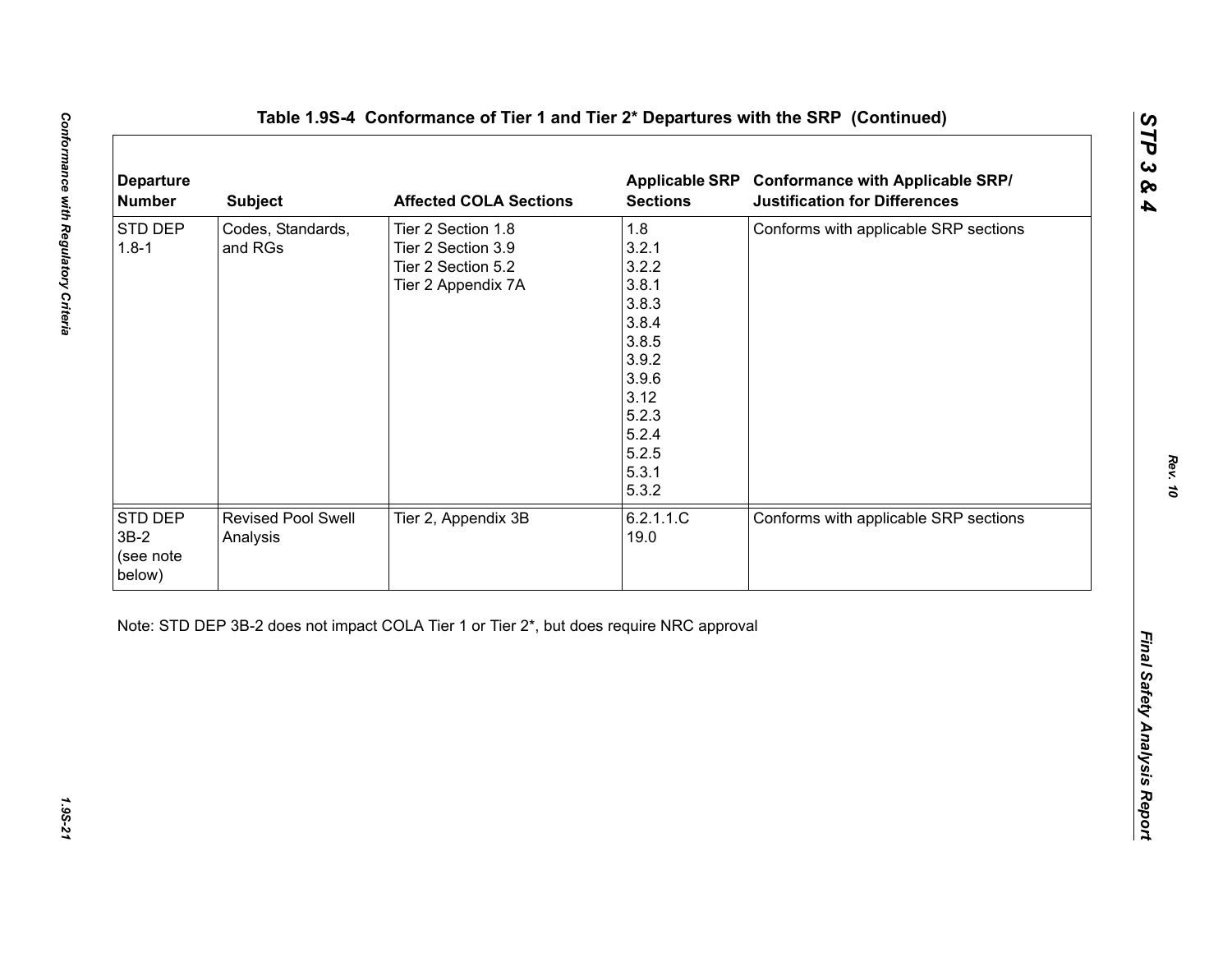|  | Table 1.9S-5 COL Applicant Resolution of ABWR DCD Appendix 19B Issues |  |  |  |  |
|--|-----------------------------------------------------------------------|--|--|--|--|
|--|-----------------------------------------------------------------------|--|--|--|--|

|                           | <b>Title</b>                                                                                                                   | <b>Resolution</b>                                                                                                                                                                                                                                               |  |  |
|---------------------------|--------------------------------------------------------------------------------------------------------------------------------|-----------------------------------------------------------------------------------------------------------------------------------------------------------------------------------------------------------------------------------------------------------------|--|--|
|                           | <b>Generic Issues</b>                                                                                                          |                                                                                                                                                                                                                                                                 |  |  |
| $A-1$                     | Water Hammer                                                                                                                   | Section 19B.2.2                                                                                                                                                                                                                                                 |  |  |
| $A-36$                    | Control of Heavy Loads near Spent Fuel Pool                                                                                    | Section 19B.2.12                                                                                                                                                                                                                                                |  |  |
| $A-47$                    | Safety Implications of Control Systems                                                                                         | Operating procedures and<br>operator training will ensure<br>that the operators can mitigate<br>reactor vessel overfill events<br>that may occur via the<br>condensate booster pumps<br>during reduced pressure<br>operation of the system.<br>Section 19B.2.17 |  |  |
| $C-1$                     | Assurance of Continuous Long-Term Capability of<br>Hermetic Seals on Instrumentation and Electrical<br>Equipment               | 19B.2.27                                                                                                                                                                                                                                                        |  |  |
| $C-17$                    | Interim Acceptance Criteria for Solidification Agents for<br>Section 19B.2.29;<br><b>Radioactive Solid Wastes</b><br>10 CFR 61 |                                                                                                                                                                                                                                                                 |  |  |
| <b>New Generic Issues</b> |                                                                                                                                |                                                                                                                                                                                                                                                                 |  |  |
| 51                        | Proposed Requirements for Improving the Reliability of<br>Open Cycle Service Water Systems                                     | Implementation of a baseline<br>fouling program issued to<br>licensees in<br>GL 89-13; Section 19B.2.35                                                                                                                                                         |  |  |
| 75                        | Generic Implications of ATWS Events at the Salem<br><b>Nuclear Plant</b>                                                       | Sections 13.4S, 13.5, and<br>19B.2.38                                                                                                                                                                                                                           |  |  |
| 105                       | Interfacing Systems LOCA at BWRs                                                                                               | No longer listed in NUREG-<br>0933. Therefore, not<br>applicable to future reactor<br>plants.                                                                                                                                                                   |  |  |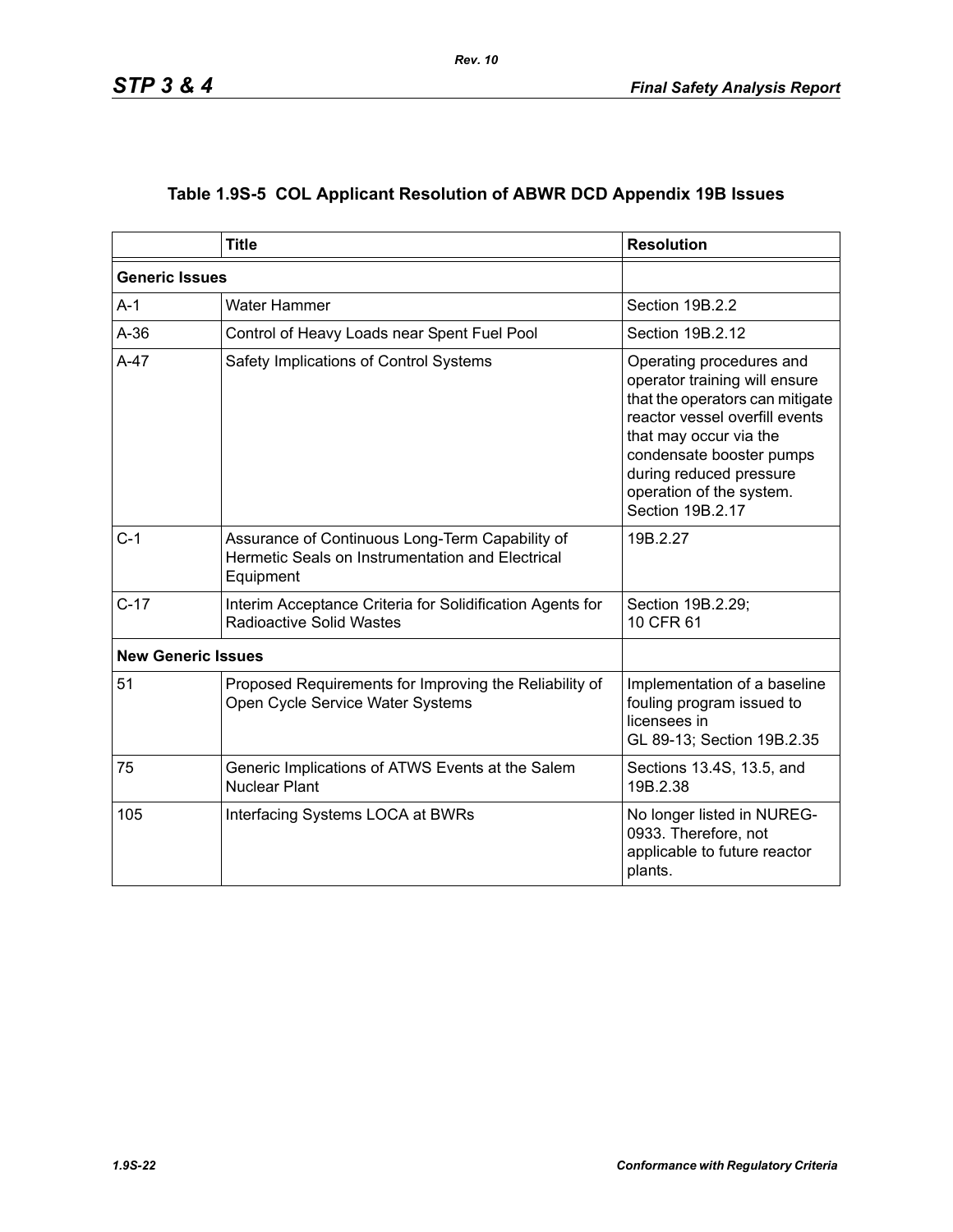| Table 1.9S-5 COL Applicant Resolution of ABWR DCD Appendix 19B Issues |
|-----------------------------------------------------------------------|
| (Continued)                                                           |

|                   | <b>Title</b>                                                                                       | <b>Resolution</b>                                                                             |
|-------------------|----------------------------------------------------------------------------------------------------|-----------------------------------------------------------------------------------------------|
| 145               | Actions to Reduce Common Cause Failures                                                            | No longer listed in NUREG-<br>0933. Therefore, not<br>applicable to future reactor<br>plants. |
| 153               | Loss of Essential Service Water in LWRs                                                            | No longer listed in NUREG-<br>0933. Therefore, not<br>applicable to future reactor<br>plants. |
|                   | <b>Issues Resolved with no New Requirements</b>                                                    |                                                                                               |
| $A-29$            | Nuclear Power Plant Design for Reduction of<br>Vulnerability to Industrial Sabotage                | No longer listed in NUREG-<br>0933. Therefore, not<br>applicable to future reactor<br>plants. |
| 120               | On-Line Testability of Protection Systems                                                          | No longer listed in NUREG-<br>0933. Therefore, not<br>applicable to future reactor<br>plants. |
| 151               | Reliability of Anticipated Transient without Scram<br>Recirculation Pump Trip in BWRs              | No longer listed in NUREG-<br>0933. Therefore, not<br>applicable to future reactor<br>plants. |
| <b>TMI Issues</b> |                                                                                                    |                                                                                               |
| I.A.1.1           | <b>Shift Technical Advisor</b>                                                                     | Section 13.1                                                                                  |
| I.A.1.2           | <b>Shift Supervisor Administrative Duties</b>                                                      | Section 13.1                                                                                  |
| I.A.1.3           | Shift Manning                                                                                      | <b>Technical Specifications</b>                                                               |
| I.A.2.1(1)        | Qualifications - Experience                                                                        | Section 13.2                                                                                  |
| I.A.2.1(2)        | Training                                                                                           | Section 13.2                                                                                  |
| I.A.2.1(3)        | Facility Certification of Competence and Fitness of<br>Applicants for Operator and Senior Operator | Section 13.2                                                                                  |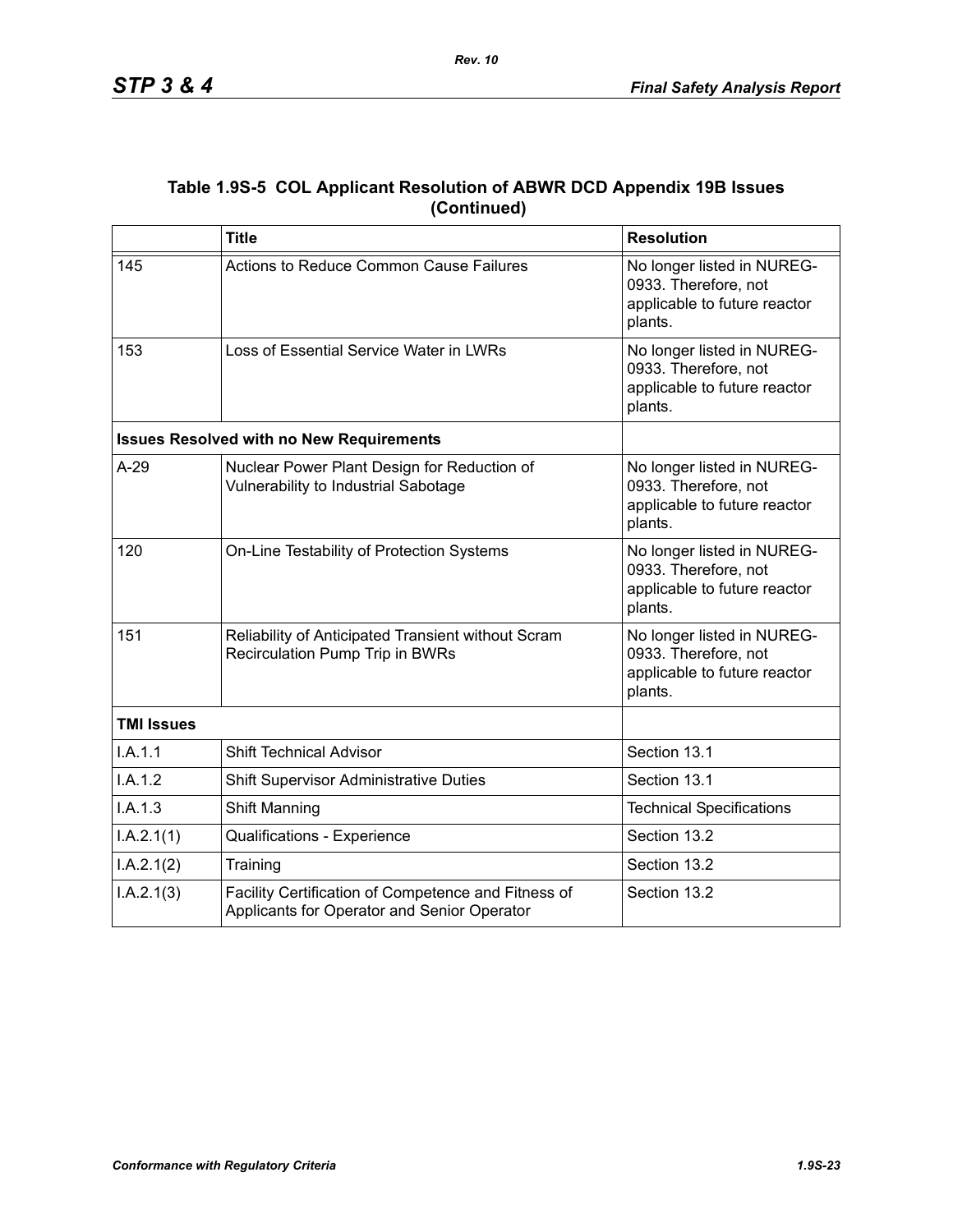| Table 1.9S-5 COL Applicant Resolution of ABWR DCD Appendix 19B Issues |
|-----------------------------------------------------------------------|
| (Continued)                                                           |

|            | <b>Title</b>                                                                                      | <b>Resolution</b>                                                            |
|------------|---------------------------------------------------------------------------------------------------|------------------------------------------------------------------------------|
| I.A.2.3    | Section 13.2<br><b>Administration of Training Programs</b>                                        |                                                                              |
| I.A.2.6(1) | Revise Regulatory Guide 1.8                                                                       | NRC action. Not applicable.                                                  |
| I.A.3.1    | Revise Scope of Criteria for Licensing Examinations                                               | NRC action. Not applicable.                                                  |
| I.A.4.1(2) | Interim Changes in Training Simulators                                                            | STP 3 & 4 will conform with<br>RG 1.149 and will have an<br>onsite simulator |
| I.C.1(1)   | <b>Small Break LOCAs</b>                                                                          | Section 13.5                                                                 |
| 1.C.1(2)   | Section 13.5<br>Inadequate Core Cooling                                                           |                                                                              |
| I.C.2      | <b>Shift and Relief Turnover Procedures</b><br>Section 13.5                                       |                                                                              |
| I.C.3      | <b>Shift Supervisor Responsibilities</b>                                                          | Section 13.1; Conduct of<br>Operations                                       |
| I.C.4      | <b>Control Room Access</b>                                                                        | <b>Conduct of Operations</b><br>Procedure                                    |
| I.C.6      | Procedures for Verification of Correct Performance of<br><b>Operating Activities</b>              | <b>Conduct of Operations</b><br>Procedure                                    |
| I.C.7      | <b>NSSS Vendor Review of Procedures</b>                                                           | Applicable to W and CE only.                                                 |
| I.C.8      | Pilot – Monitoring of Selected Emergency Procedures for<br>Near-Term Operating License Applicants | Historical issue. No longer<br>applicable.                                   |
| II.B.1     | Reactor Coolant System Vents                                                                      | Sections 1A.2.5 and 13.5                                                     |
| II.B.4     | Training for Mitigating Core Damage                                                               | Section 13.2                                                                 |
| II.E.6.1   | <b>Test Adequacy Study</b>                                                                        | Section 19B.2.68                                                             |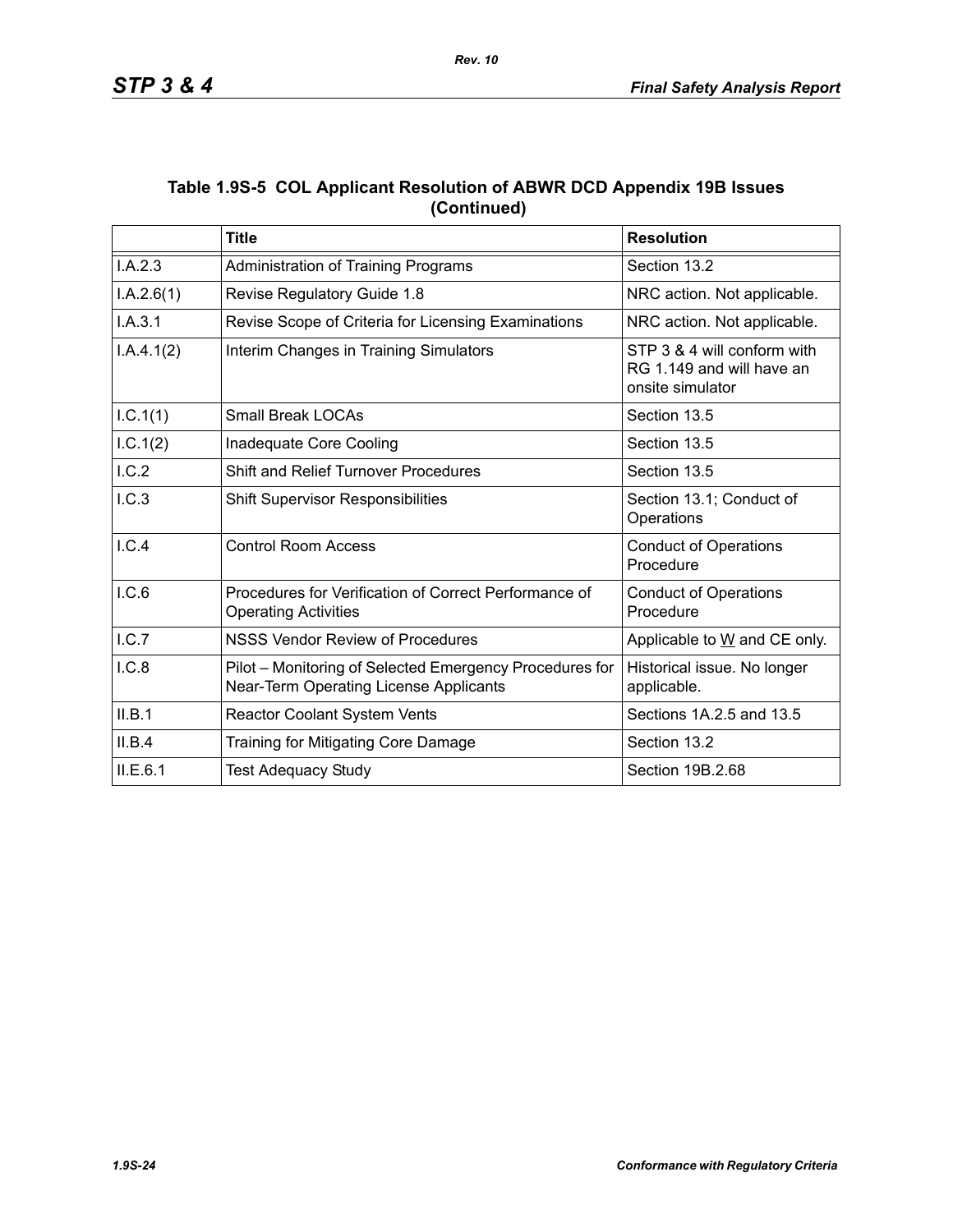| Table 1.9S-5 COL Applicant Resolution of ABWR DCD Appendix 19B Issues |
|-----------------------------------------------------------------------|
| (Continued)                                                           |

|              | <b>Title</b>                                                                                                                             | <b>Resolution</b>                                                                             |
|--------------|------------------------------------------------------------------------------------------------------------------------------------------|-----------------------------------------------------------------------------------------------|
| II.J.4.1     | Revise Deficiency Reporting Requirements<br>NRC action. Not applicable.                                                                  |                                                                                               |
| ILK.3(15)    | Sections 1A.2.23 and 14.2<br>Modify Break Detection Logic to Prevent Spurious<br>Isolation of HPCI and RCIC Systems                      |                                                                                               |
| III.A.1.1(1) | Implement Action Plan Requirements for Promptly<br>NRC action. Not applicable.<br>Improving Licensee Emergency Preparedness              |                                                                                               |
| III.A.2.1(1) | Publish Proposed Amendments to the Rules                                                                                                 | NRC action. Not applicable.                                                                   |
| III.A.2.1(2) | No longer listed in NUREG-<br><b>Conduct Public Regional Meetings</b><br>0933. Therefore, not<br>applicable to future reactor<br>plants. |                                                                                               |
| III.A.2.1(3) | Prepare Final Commission Paper Recommending<br><b>Adoption of Rules</b>                                                                  | No longer listed in NUREG-<br>0933. Therefore, not<br>applicable to future reactor<br>plants. |
| III.A.2.1(4) | Revise Inspection Program to Cover Upgraded<br>NRC action. Not applicable.<br>Requirements                                               |                                                                                               |
| III.A.2.2    | Development of Guidance and Criteria                                                                                                     | NRC action. Not applicable.                                                                   |
| III.A.3.3(1) | Install Direct Dedicated Telephone Lines                                                                                                 | STP 3 & 4 will use direct lines<br>installed by<br>STP 1 & 2.                                 |
| III.A.3.3(2) | Obtain Dedicated, Short-Range Radio Communication<br><b>Systems</b>                                                                      | NRC action. Not applicable.                                                                   |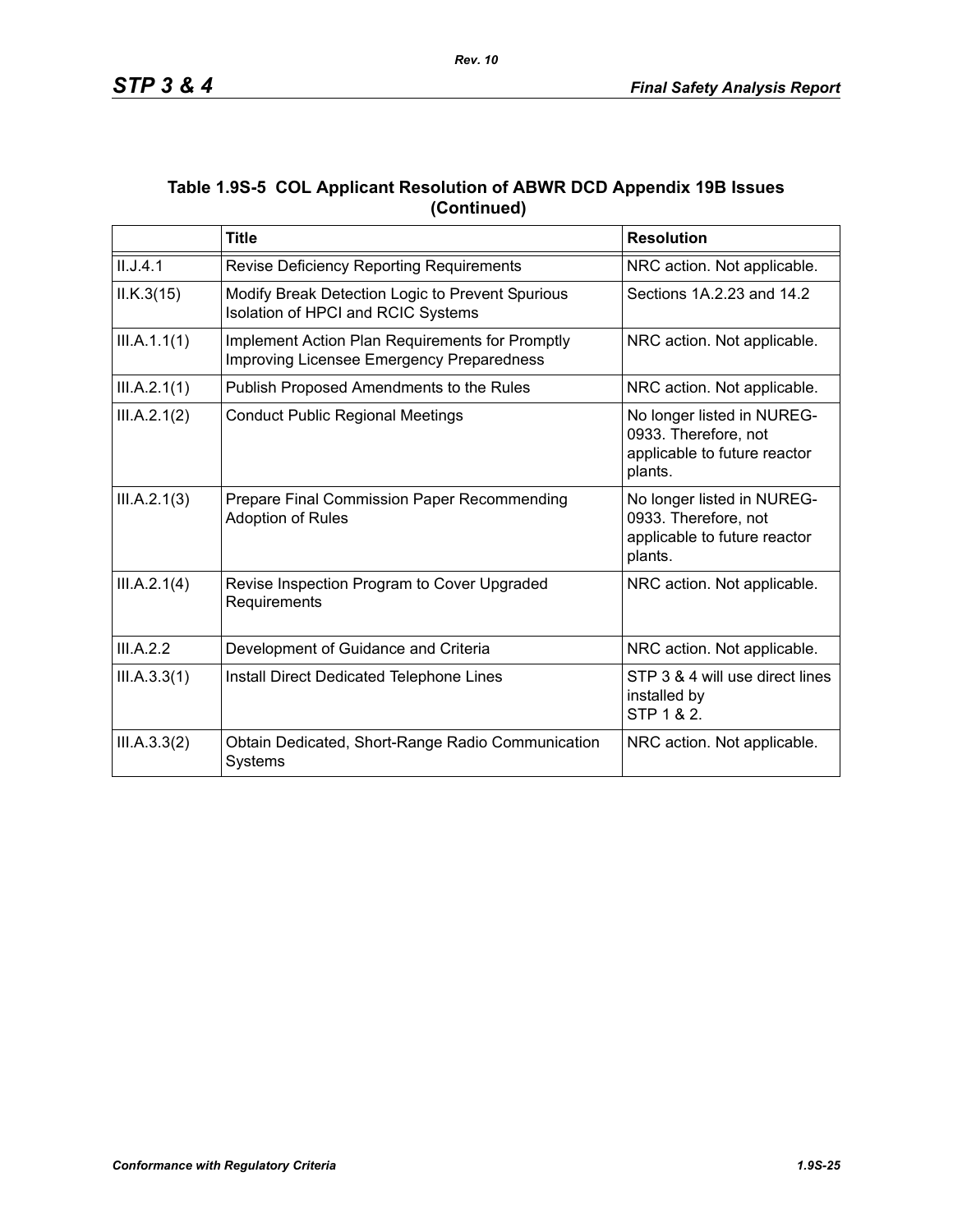# **Table 1.9S-6 COL Applicant Resolution of Generic Communications Issues**

| No.                    | <b>Title</b>                                                                           | <b>Comment</b>                                                                                               |
|------------------------|----------------------------------------------------------------------------------------|--------------------------------------------------------------------------------------------------------------|
| <b>Generic Letters</b> |                                                                                        |                                                                                                              |
| 80-110                 | Periodic Updating of Final Safety Analysis<br>Reports (FSARs)                          | STP 3 & 4 will comply with<br>10 CFR 50.71(e)                                                                |
| 81-04                  | <b>Emergency Procedures and Training for Station</b><br><b>Blackout Events</b>         | Refer to Sections 13.2 and 13.5.                                                                             |
| 81-38                  | Storage of Low-Level Radioactive Wastes at<br><b>Power Reactor Sites</b>               | No longer applicable.                                                                                        |
| 82-21                  | <b>Technical Specifications for Fire Protection</b><br>Audits                          | STP 3 & 4 will comply with<br>10 CFR 50 App R.                                                               |
| 82-39                  | Problems with the Submittals of 10CFR73.21<br>Safeguards Information Licensing Review  | No longer applicable.                                                                                        |
| 83-05                  | Safety Evaluation of "Emergency Procedure<br>Guidelines," Rev 2, NEDO-24932, June 1982 | No longer applicable.                                                                                        |
| 83-07                  | Nuclear Waste Policy Act of 1982                                                       | STP 3 & 4 will negotiate a new contract with<br>DOE for Spent Fuel prior to obtaining a<br>COL.              |
| 83-33                  | NRC Position on Certain Requirements of<br>Appendix R to 10 CFR 50                     | STP 3 & 4 will comply with<br>10 CFR 50 App R.                                                               |
| 87-06                  | Periodic Verification of Leak Tight Integrity of<br><b>Pressure Isolation Valves</b>   | Periodic testing of pressure isolation valves<br>is assured by the ABWR DCD and the ISI<br>and IST programs. |
| 88-18                  | Plant Record Storage on Optical Disks                                                  | Refer to Section 17.5S; Quality Assurance<br>Program Description, Section 17.2                               |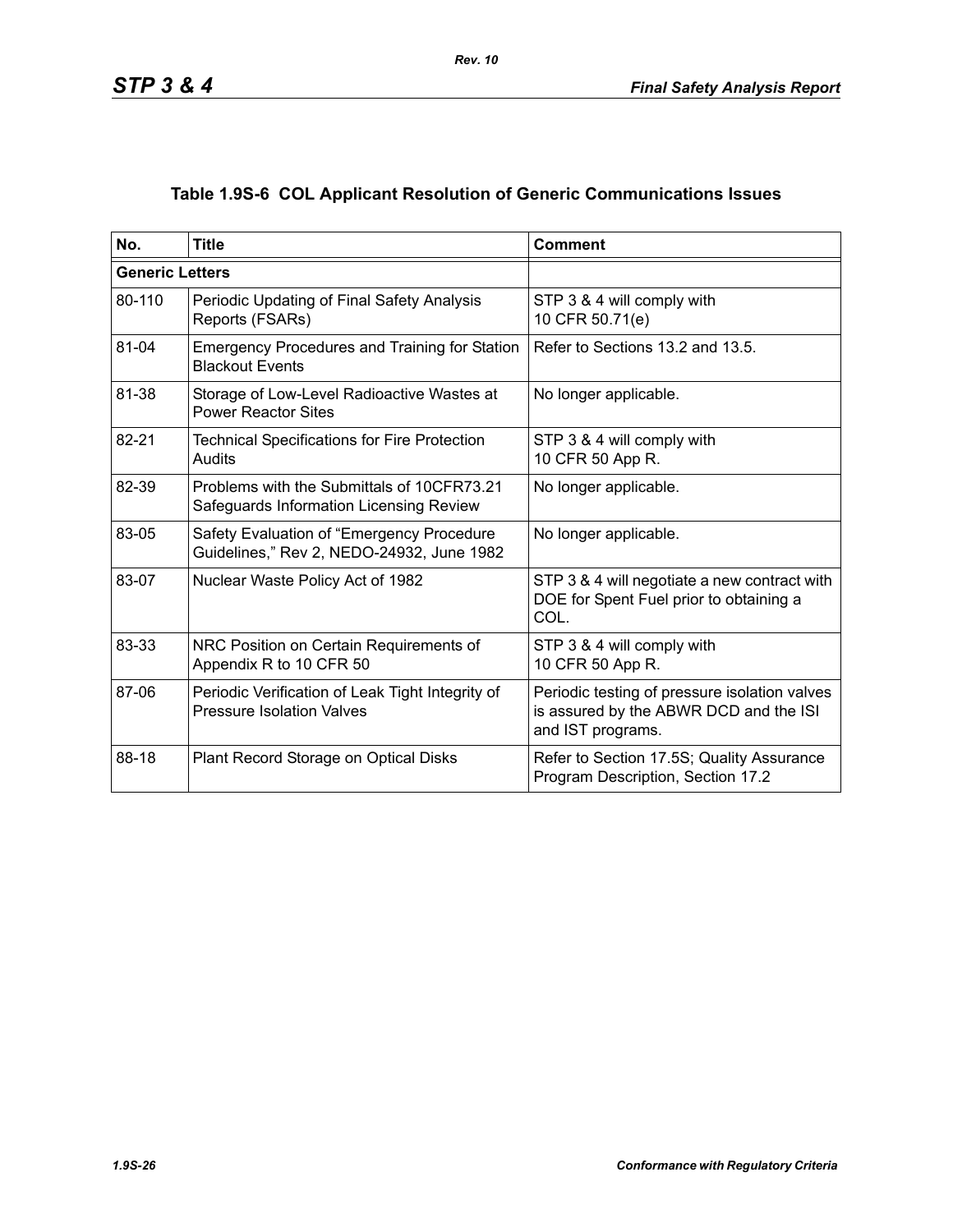| No.                 | <b>Title</b>                                                                                                                                                                                                                                                                                               | <b>Comment</b>                                                          |
|---------------------|------------------------------------------------------------------------------------------------------------------------------------------------------------------------------------------------------------------------------------------------------------------------------------------------------------|-------------------------------------------------------------------------|
| 89-01               | Implementation of programmatic Controls for<br>Radiological Effluent Technical Specifications in<br>the Administrative Controls Section of the<br>Technical Specifications and the Relocation of<br>Procedural Details of RETS to the Offsite Dose<br>Calculation Manual or the Process Control<br>Program | Refer to Section 13.4S.                                                 |
| 89-02               | Actions to Improve the Detection of Counterfeit<br>and Fraudulently Marketed Products                                                                                                                                                                                                                      | Refer to Section 17.5S and the Quality<br>Assurance Program Description |
| 89-04               | Guidance on Developing Acceptable In-service<br><b>Testing Program</b>                                                                                                                                                                                                                                     | Refer to Section 13.4S.                                                 |
| 89-10               | Safety-Related Motor-Operated Valve Testing<br>and Surveillance                                                                                                                                                                                                                                            | Refer to Section 13.4S.                                                 |
| 89-13               | Service Water System Problems Affecting<br>Safety-Related Equipment                                                                                                                                                                                                                                        | Refer to section 9.2.15                                                 |
| 89-15               | <b>Emergency Response Data System</b>                                                                                                                                                                                                                                                                      | Refer to the Security Plan.                                             |
| 91-03               | Reporting of Safeguards Events                                                                                                                                                                                                                                                                             | Refer to the Security Plan.                                             |
| $91 - 10$           | <b>Explosive Searches at Protected Area Portals</b>                                                                                                                                                                                                                                                        | Refer to the Security Plan.                                             |
| $91 - 16$           | Licensed Operators' and Other Nuclear Facility<br>Personnel Fitness for Duty                                                                                                                                                                                                                               | Refer to Section 13.7.                                                  |
| <b>IE Bulletins</b> |                                                                                                                                                                                                                                                                                                            |                                                                         |
| 80-05               | Vacuum Condition Resulting in Damage to<br>Chemical and Volume Control System (CVCS)<br><b>Holdup Tanks</b>                                                                                                                                                                                                | Not applicable to BWRs.                                                 |

### **Table 1.9S-6 COL Applicant Resolution of Generic Communications Issues (Continued)**